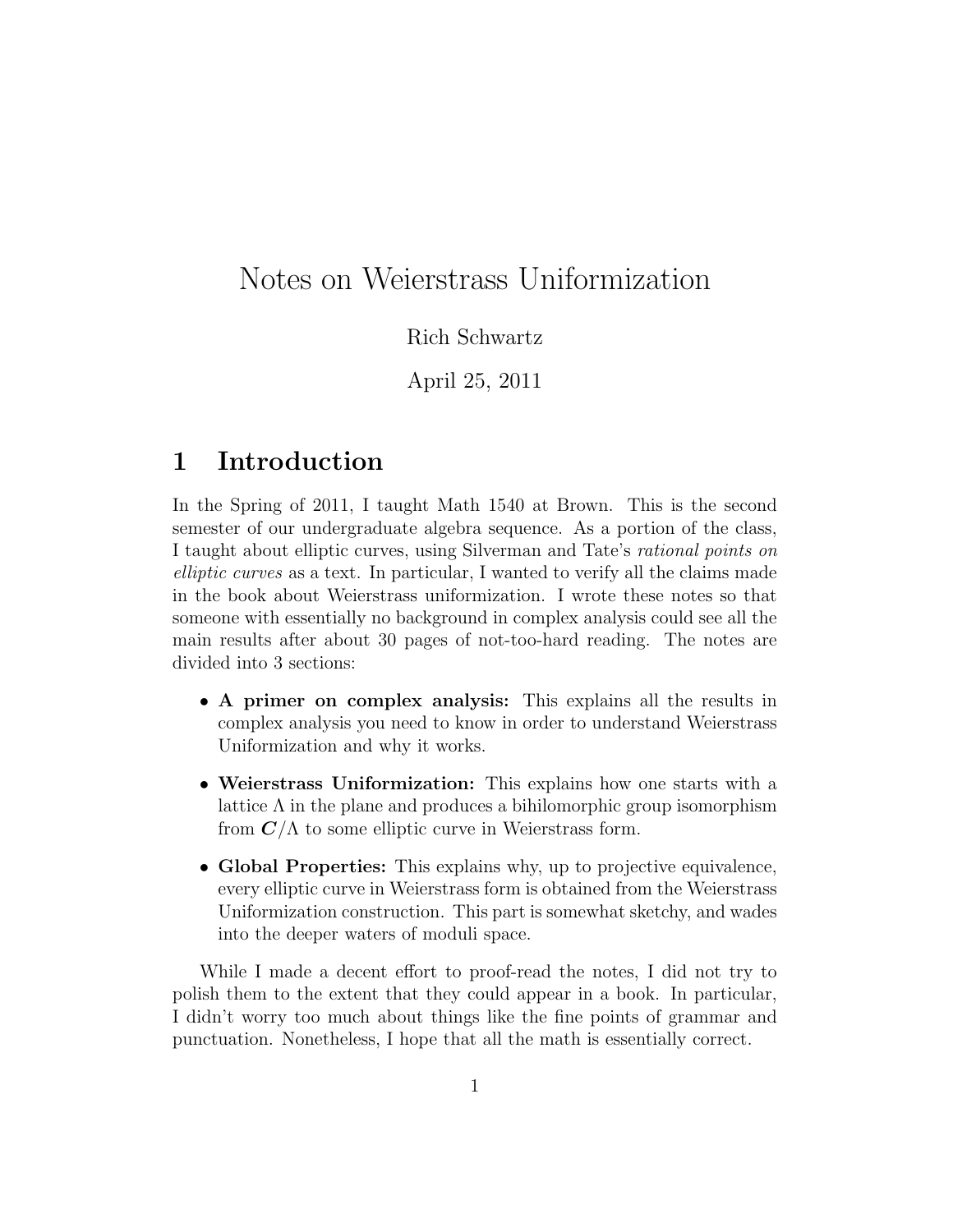## 2 A Primer on Complex Analysis

#### 2.1 A Resume of Results

Let U be an open set in C, the complex plane. Let  $f: U \to C$  be a continuous map. We say that f has a complex derivative at  $z \in U$  if the quotient

$$
f'(z) = \lim_{h \to 0} \frac{f(z+h) - f(z)}{h}
$$

exists and is finite. Note that h is allowed to be a complex number.  $f$  is said to be *complex analytic* (or CA for short) in U if  $f'(z)$  exists for all  $z \in U$  and the function  $z \to f'(z)$  varies continuously in U. Here is everything you need to know from complex analysis to understand Weierstrass uniformization.

- 1. Bounded Implies Constant: Suppose  $f : C \rightarrow C$  is is CA and bounded, then  $f$  is constant.
- 2. **Removable Singularities:** Let U be an open set and let  $b \in U$  be a point. Suppose that  $f: U - \{b\} \to \mathbb{C}$  is CA and f is bounded in a neighborhood of b. Then  $f$  extends to all of  $U$  and is  $CA$  on  $U$ .
- 3. **Non-Vanishing:** Suppose that f is CA in a neighborhood of  $a \in \mathbb{C}$ , and not identically 0. Then there is some m such that  $f(z+a) = z^m g(z)$ where q is CA in a neighborhood of 0 and  $q(0) \neq 0$ .
- 4. Local Homeomorphism: Let  $f: U \to \mathbb{C}$  be a CA map. If  $f'(a) \neq 0$ then there is some open disk  $\Delta$  about a such that  $f : \Delta \to f(\Delta)$  is a homeomorphism.

In general, a *homeomorphism*  $f: X \to Y$  is a bijection  $f: X \to Y$  such that f and  $f^{-1}$  are both continuous. Here X and Y are spaces in which continuity makes sense, e.g., metric spaces or topological spaces.

#### 2.2 Cauchy–Riemann Equations

We can think of a CA function f as a map from  $\mathbb{R}^2$  to  $\mathbb{R}^2$  by writing

$$
f(x+iy) = u(x+iy) + iv(x+iy).
$$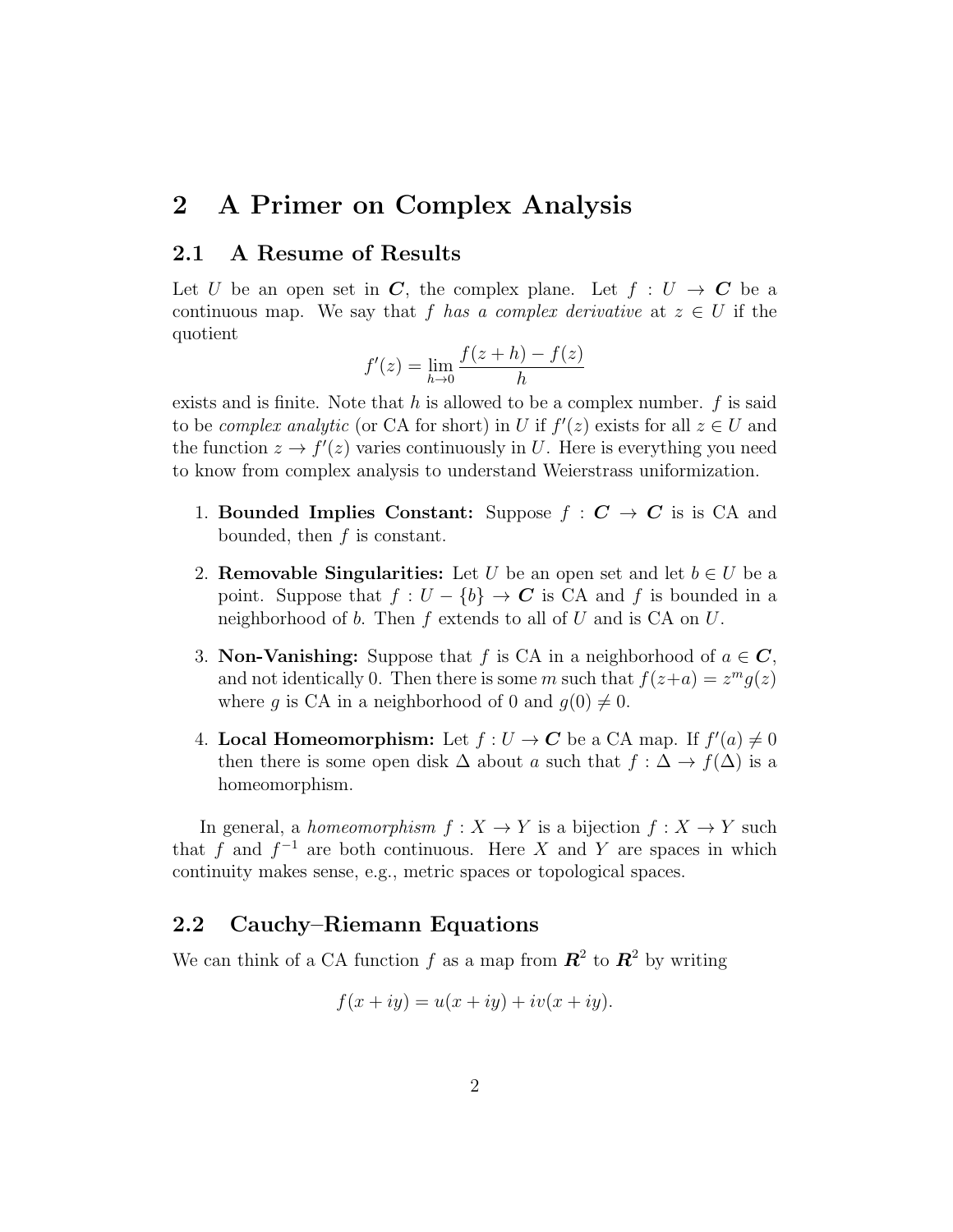To say that the complex derivative of  $f$  exists is the same as saying that  $f$  is differentiable and  $df|_p$  (the differential at p) is the composition of a rotation and a dilation. That is

$$
\begin{bmatrix} u_x & u_y \ v_x & v_y \end{bmatrix} = \begin{bmatrix} r\cos(\theta) & r\sin(\theta) \\ -r\sin(\theta) & r\cos(\theta) \end{bmatrix}, \qquad r \in \mathbf{R}, \quad \theta \in [0, 2\pi).
$$

Equating terms, we get

 $u_x = v_y;$   $u_y = -v_x.$  (1)

These are called the *Cauchy–Riemann equations*.

#### 2.3 Complex Line Integrals

Suppose  $\gamma$  is a smooth oriented arc in C and f is a complex valued function defined in a neighborhood of  $\gamma$ . We define a complex line integral along  $\gamma$  as follows. Letting  $g : [a, b] \to \gamma$  be a smooth parametrization of  $\gamma$  that respects the orientation of  $\gamma$ , we define

$$
\int_{\gamma} f \ dz = \int_{a}^{b} f(g(t)) \frac{dg}{dt} \ dt.
$$
 (2)

From the change of variables formula for integration, the answer only depends on the orientation and not the parametrization. Were we to switch the orientation, the value of the line integral would switch signs.

If we have a finite union  $\gamma = {\gamma_j}$  of smooth oriented arcs, we define

$$
\int_{\gamma} f \, dz = \sum_{j} \int_{\gamma_j} f.
$$

**Theorem 2.1 (Cauchy)** Let  $\gamma$  be a loop made from finitely many smooth arcs. Suppose that f is CA in a neighborhood of the domain bounded by  $\gamma$ . Then  $\int_{\gamma} f \, dz = 0$ .

**Proof:** Let  $f = u + iv$ . Letting dx and dy be the usual line elements, we can write

$$
\int_{\partial D} f \, dz = \int_{\partial D} (u + iv)(dx + idy) = \int_{\partial D} (udx - vdy) + i \int_{\partial D} (vdx + udy).
$$

By Green's theorem, the integral on the right-hand side equals

$$
\int_D (u_y + v_x) dx dy + i \int_D (u_x - v_y) dx dy.
$$

Both pieces vanish, due to the Cauchy–Riemann equations. ♠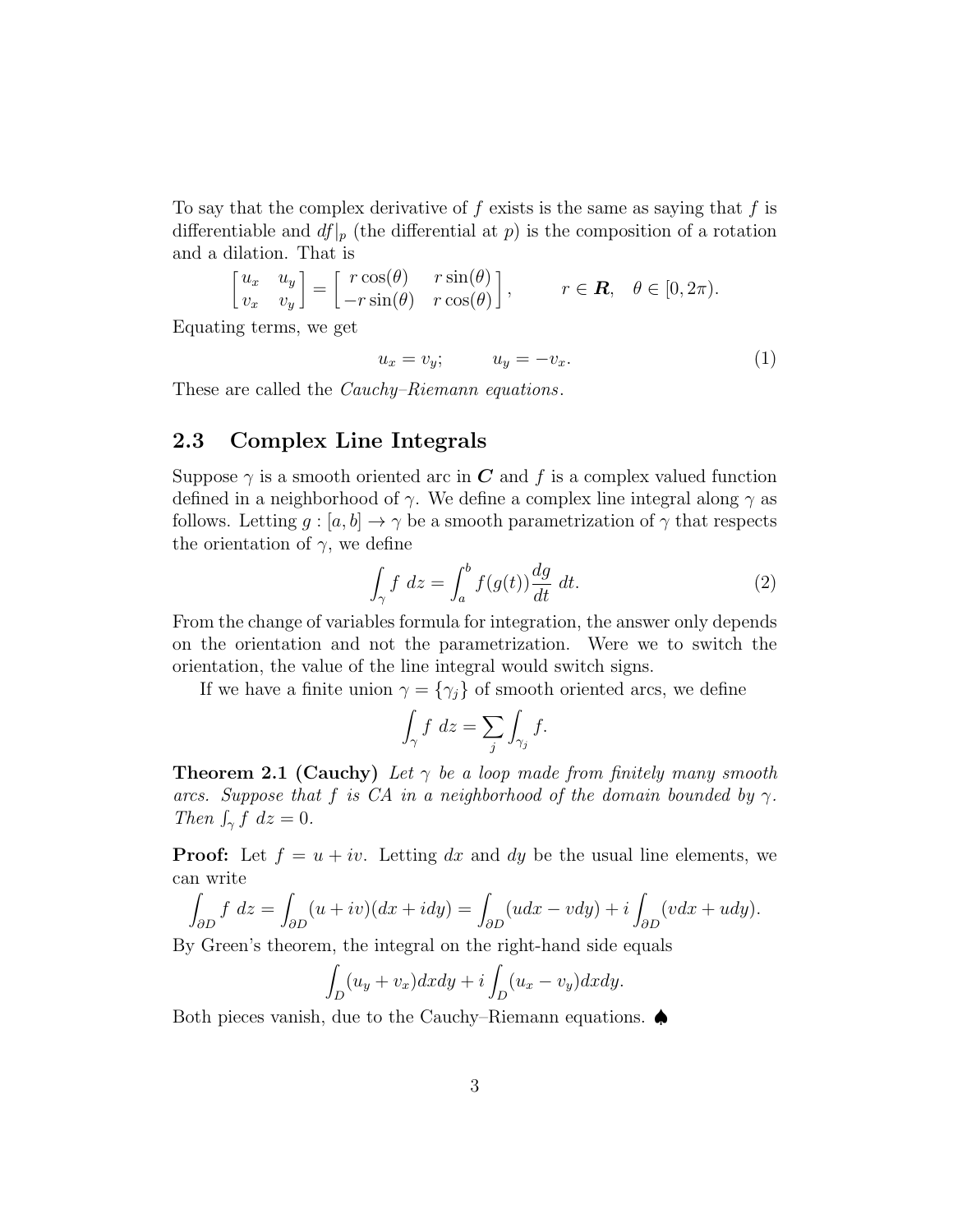## 2.4 The Cauchy Integral Formula

Here is the main technical tool we will use.

Theorem 2.2 (Cauchy Integral Formula) Let  $\gamma$  be loop oriented counterclockwise around the domain D that it bounds. Let  $a \in D - \gamma$ . Suppose that  $f$  is  $CA$  in a neighborhood  $U$  of  $D$ . Then

$$
f(a) = \frac{1}{2\pi i} \int_{\gamma} \frac{f(z)}{z - a} dz.
$$
 (3)

**Proof:** We translate the whole picture and consider without loss of generality the case when  $a = 0$ . The function  $g(z) = f(z)/z$  is CA in  $U - \{0\}$ . Let  $\beta$ be the circular polygon shown in Figure 1.



Figure 1.

We have

$$
\int_{\beta} g \ dz = 0 \tag{4}
$$

by Cauchy's Theorem. We allow the two oppositely oriented vertical segments in  $\beta$  to approach each other. In the limit, the contributions from the two vertical segments cancel out, and equation (4) yields

$$
\int_{\gamma} g(z)dz = \int_{\lambda} g(z)dz.
$$
\n(5)

Here  $\lambda$  is a counterclockwise circle centered at 0. But

$$
\int_{\lambda} g(z)dz \approx f(0) \int_{\lambda} \frac{dz}{z} = 2\pi i f(0). \tag{6}
$$

The approximation becomes exact as the radius of  $\lambda$  shrinks to 0.  $\spadesuit$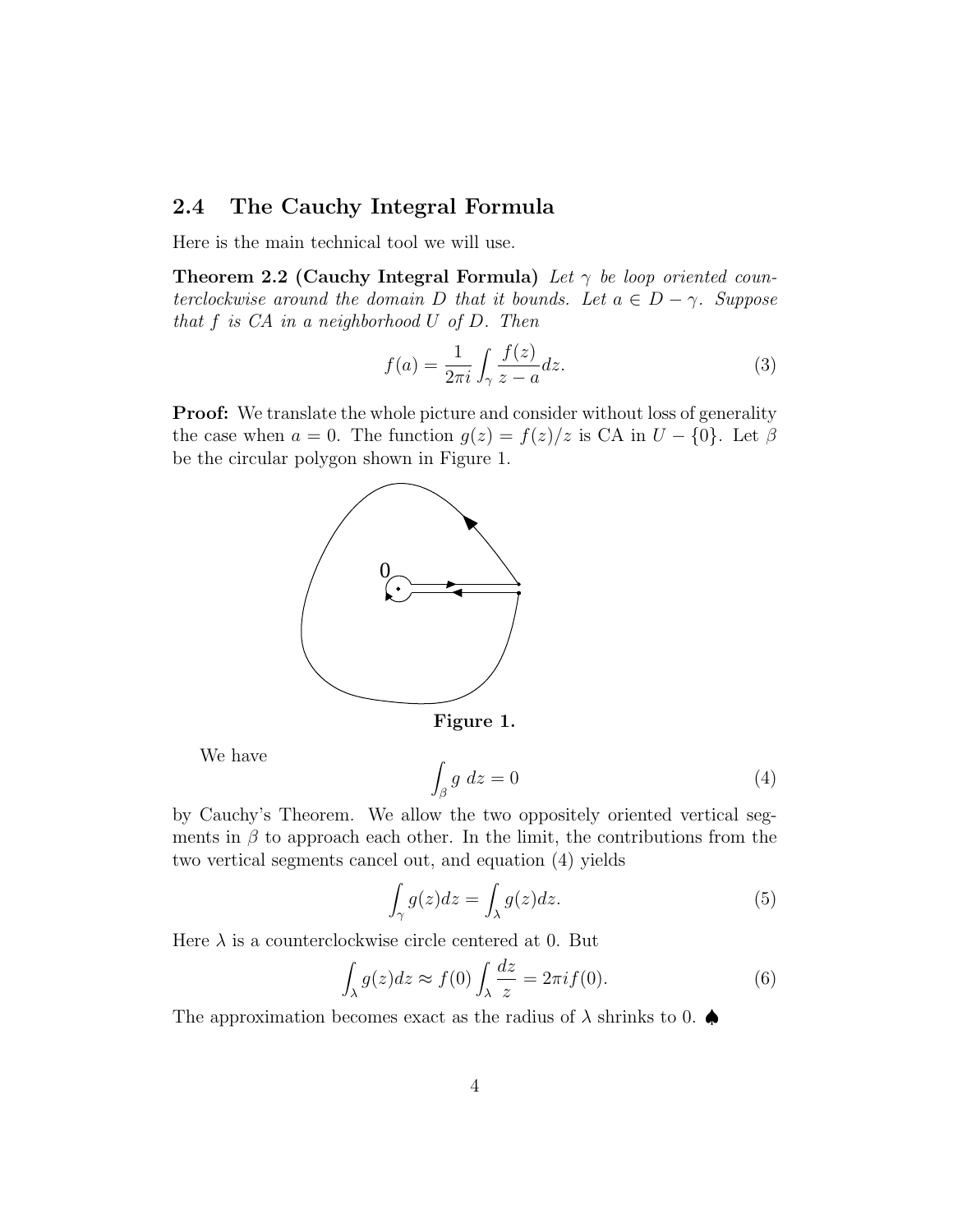## 2.5 Bounded Functions

Suppose that  $f: \mathbf{C} \to \mathbf{C}$  is a CA bounded function. We will show that  $f'(a) = 0$  for all  $a \in \mathbb{C}$ .

Using the Cauchy Integral Formula, we compute

$$
\lim_{h \to 0} \frac{f(a+h) - f(a)}{h} = \lim_{h \to 0} \frac{1}{2\pi i h} \left( \int_{\gamma} \frac{f(z)}{z - a - h} dz - \int_{\gamma} \frac{f(z)}{z - a} dz \right) =
$$

$$
\lim_{h \to 0} \frac{1}{2\pi i} \int_{\gamma} \frac{f(z)}{(z - a)(z - a - h)} dz = \frac{1}{2\pi i} \int_{\gamma} \frac{f(z)}{(z - a)^2} dz.
$$
(7)

Equation 7 tells us that

$$
f'(a) = \frac{1}{2\pi i} \int_{\gamma} \frac{f(z)}{(z-a)^2} dz.
$$
 (8)

Let N be the radius of  $\gamma$ . The length of  $\gamma$  is  $2\pi N$ . The numerator in Equation 8 is at most C. The denominator is at least  $|N - a|^2$ . Hence,

$$
|f'(a)| \le \frac{CN}{|N-a|^2}.\tag{9}
$$

Letting N tend to  $\infty$ , we see that  $|f'(a)| = 0$ . But a is arbitrary. Hence  $f'(a) = 0$  for all  $a \in \mathbb{C}$ .

## 2.6 Removable Singularities

Here we will prove the following result:

**Theorem 2.3** Let U be an open set that contains a point b. Suppose that  $f$ is CA and bounded on  $U - \{b\}$ . Then  $f(b)$  can be (uniquely) defined so that f is CA in U.

**Proof:** Let  $\gamma$  and  $\beta$  and  $\lambda$  be the loops used to prove the Cauchy Integral Formula. So,  $\lambda$  is a small loop surrounding b and  $\gamma$  is a big loop surrounding b. Let  $|\lambda|$  denote the radius of  $\lambda$ . Let D be the open domain bounded by  $\gamma$ . We define  $q: D \to \mathbb{C}$  by the integral

$$
g(a) = \frac{1}{2\pi i} \int_{\gamma} \frac{f(z)}{z - a} dz.
$$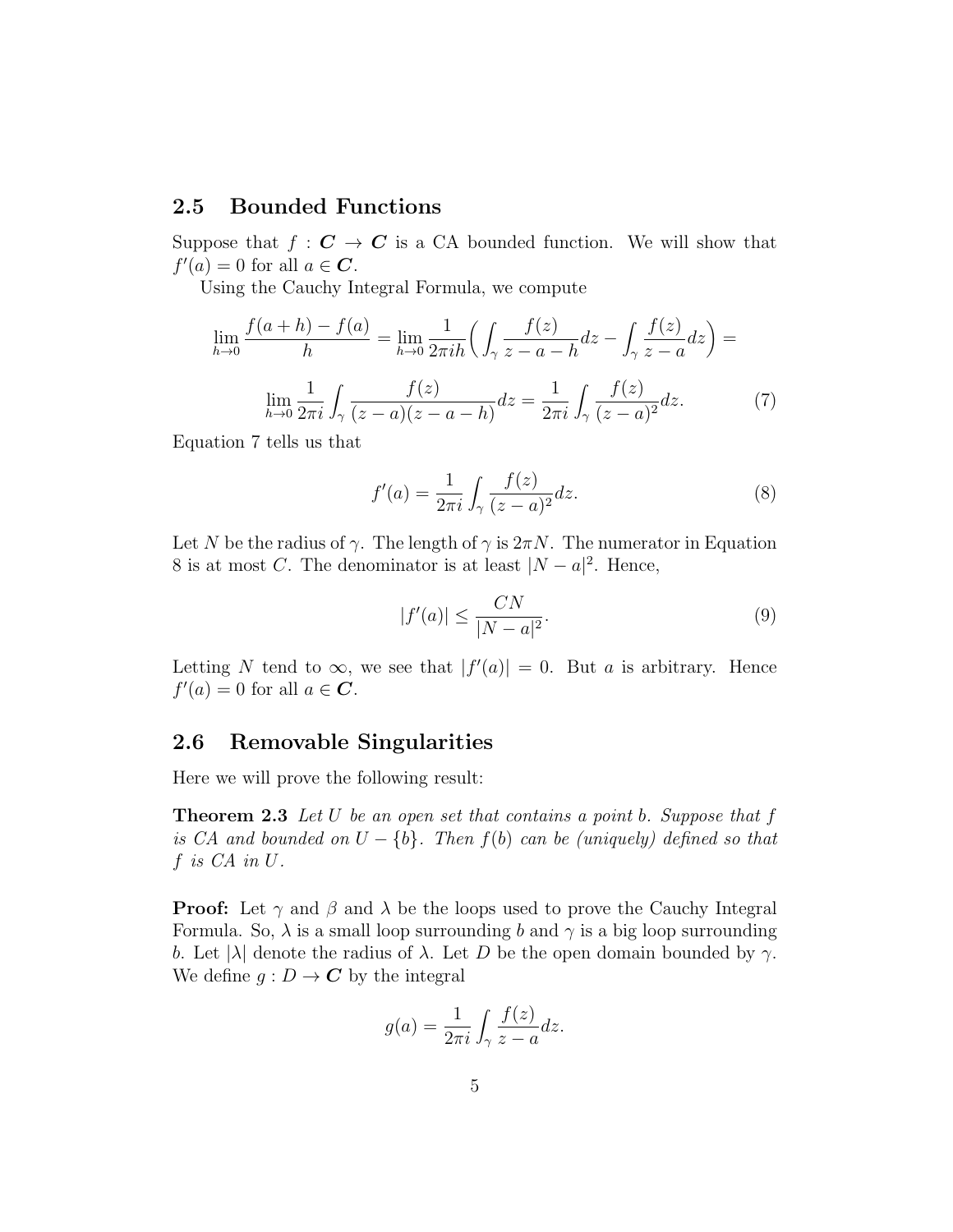The same derivation used for Equation 7 shows that g is  $CA$  on all of D. We will show that  $f(a) = g(a)$  for all  $a \in D - \{b\}$ . Once we know this, we set  $f(b) = g(b)$  and we are done.

Now suppose that  $a \neq b$ . Since  $f(z)$  is bounded in a neighborhood of b we have

$$
\lim_{|\lambda| \to 0} \int_{\lambda} \frac{f(z)}{z - a} dz = 0.
$$

But, by the Cauchy Integral Formula,

$$
f(a) = \frac{1}{2\pi i} \int_{\beta} \frac{f(z)}{z - a} dz
$$

no matter which choice of  $\lambda$  we make. Therefore

$$
f(a) = \lim_{|\lambda| \to 0} \frac{1}{2\pi i} \int_{\beta} \frac{f(z)}{z - a} dz = \frac{1}{2\pi i} \int_{\gamma} \frac{f(z)}{z - a} dz = g(a).
$$

So  $f(a) = g(a)$  for all  $a \in D - \{b\}$ .

## 2.7 The Maximum Principle

Let f be a complex analytic function in a connected open set  $U$ . Here we will show that  $f$  cannot take on its maximum value at a point in  $U$  unless f is constant. We will assume that f takes on a maximum at some point  $a \in U$ , and we will derive a contradiction. If f has an interior maximum, we can compose  $f$  with translations and dilations and arrange the following properties.

- $|f(0)| = 1$ .
- *U* contains the unit disk.
- $|F(z)| \le 1$  for all  $|z| = 1$ .
- $|F(z)| < 1$  for some z such that  $|z| = 1$ .

Let  $\gamma$  be the unit circle. By the Cauchy Integral Formula we have

$$
1 = |f(0)| = \frac{1}{2\pi} \left| \int_{\gamma} \frac{f(z)}{z} \right| \leq^* \frac{1}{2\pi} \int_{\gamma} |f(z)| dz < 1.
$$

This is a contradiction. The starred inequality is essentially the triangle inequality.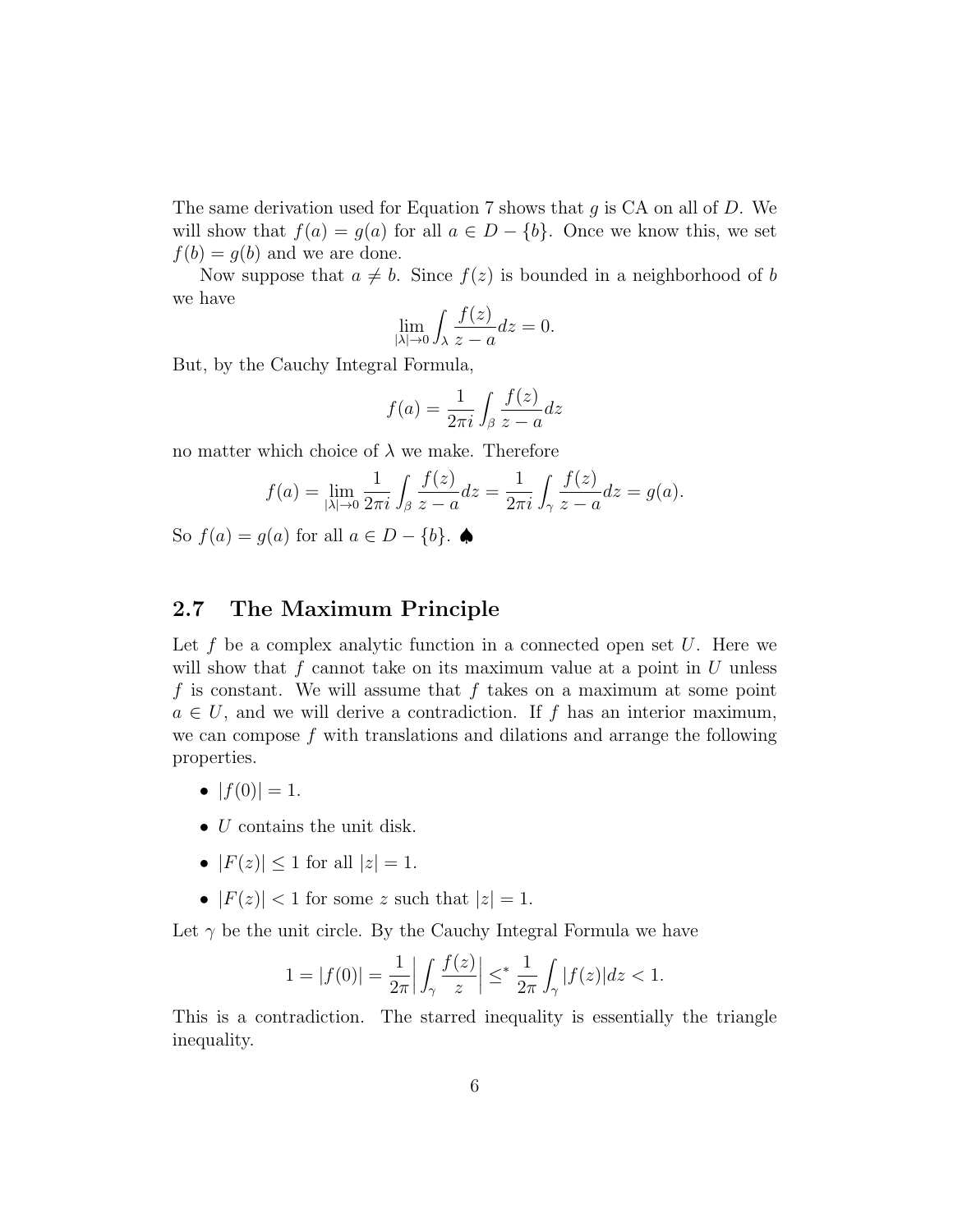#### 2.8 Non-Vanishing

**Lemma 2.4** Suppose, for all n, that the function  $f(z)/z^n$  is well defined at 0 and complex analytic in a neighborhood of the unit disk. Then f is identically 0 on the unit disk.

**Proof:** Let  $g_n(z) = f(z)/z^n$ . Let M be the maximum of f on the unit disk. Note that  $|g_n(z)| = |f(z)|$  for  $|z| = 1$ . But the maximum principle,  $|g_n(z)| \leq M$  for all z in the unit disk. Hence  $|f(z)| \leq M |z|^n$ . If  $|z| < 1$ , then

$$
\lim_{n\to\infty}M|z|^n=0.
$$

Hence  $|f(z)| = 0$  if  $|z| < 1$ . By continuity,  $|f(z)| = 0$  if  $|z| \leq 1$ .

Now we prove Item 3. We want to see that  $f(a+z) = z^n g(a)$  for some CA function g such that  $g(a) \neq 0$ . We can translate the picture so that  $a = 0$ . Then we can dilate the picture so that f is defined and CA in a neighborhood of the closed unit disk  $\Delta$ . If  $f(0) \neq 0$ , then we are done. If  $f(0) = 0$ , then the existence of  $f'(0)$  guarantees that the function  $f(z)/z$  is bounded on  $\Delta - \{0\}$ . But then  $f(z)/z$  is CA in  $\Delta$ . Hence  $f(z) = zg_1(z)$ , where  $g_1(z)$  is CA in  $\Delta$ .

If  $g_1(a) \neq 0$  we are done. Otherwise, by the same argument, we can write  $f(z) = z^2 g_2(z)$ . And so on. The only way Item 3 could fail is that there is a sequence of CA functions  ${g_n}$  such that  $f(z) = z^n g_n(z)$  for all n. But then f satisfies the hypotheses of Lemma 2.4. Hence f vanishes identically in the unit disk. This is a contradiction.

## 2.9 Local Homeomorphism

Now we prove Item 4. Let  $f: U \to \mathbb{C}$  be a CA function. We call f normalized if f is defined at 0 and  $f(0) = 0$  and  $f'(0) = 1$ .

**Lemma 2.5** When f is normalized, we have a small disk  $\Delta$  centered at 0 and an estimate

$$
\left| (f(a) - f(b)) - (a - b) \right| \le \frac{|a - b|}{10}, \tag{10}
$$

which holds for all  $a, b \in \Delta$ .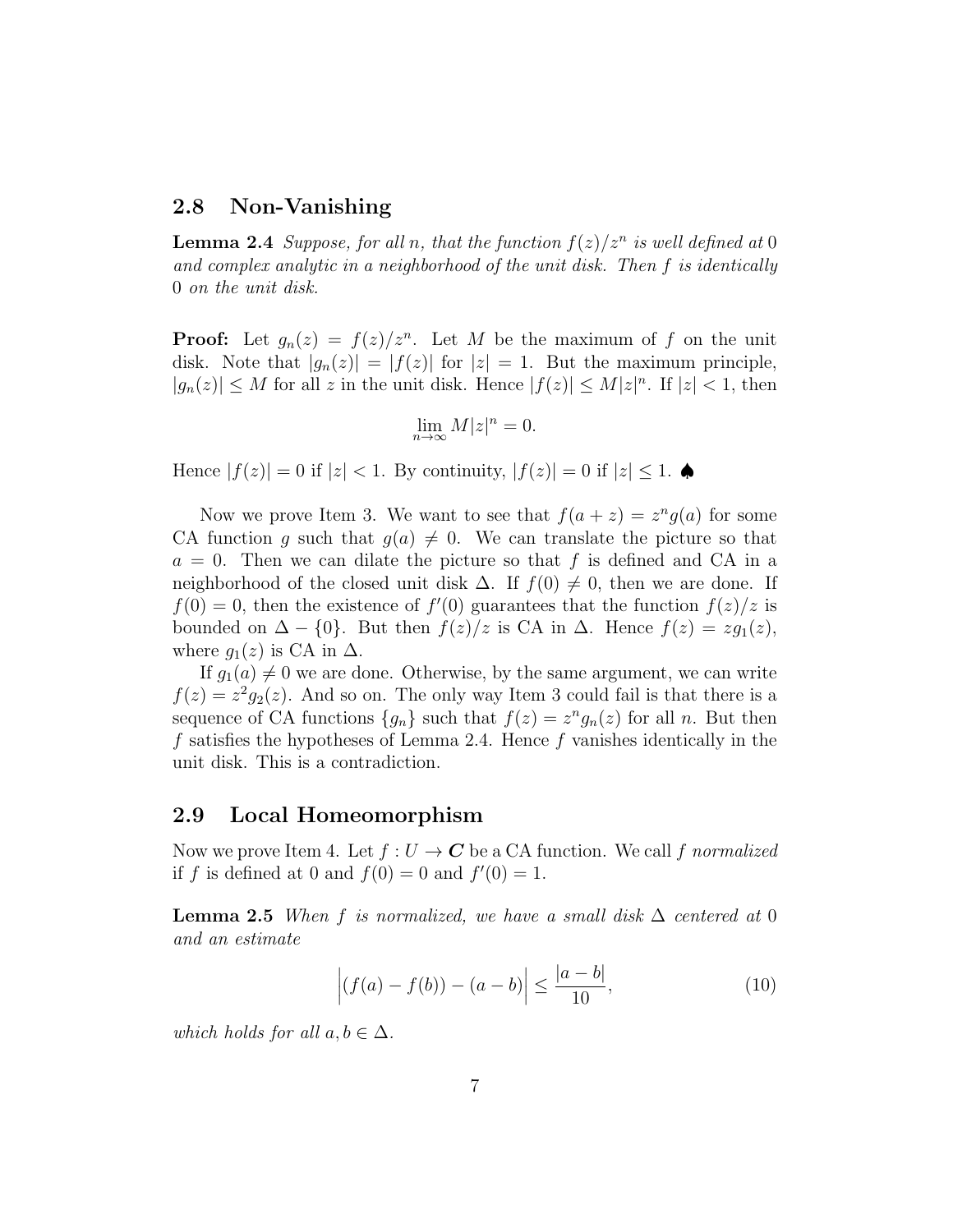**Proof:**  $f'$  exists and is continuous. Hence, there is some small neighborhood  $\Delta$  about 0 with the property that

$$
|f'(z) - 1| < 10^{-100} \tag{11}
$$

for all  $z \in \Delta$ . If  $\gamma$  is any curve in  $\Delta$ , then the velocity of  $\gamma$  at z and the velocity of  $f(\gamma)$  at  $f(z)$  are nearly the same, by Equation 11. To get our result, we compare the straight unit speed line segment  $\gamma$  connecting a to b with the nearly straight, nearly unit speed, curve  $f(\gamma)$  connecting  $f(a)$  to  $f(b)$ .  $\spadesuit$ 

In what follows, we always take  $\Delta$  to be as in Lemma 2.5 when we are talking about normalized functions.

**Lemma 2.6** Suppose f is normalized. Then f is one to one on  $\Delta$  and  $f^{-1}$ is continuous on  $f(\Delta)$ .

**Proof:** The fact that f is one to one follows immediately from Equation 10. Equation 10 also gives us the bound  $|f(a)-f(b)| > |a-b|/2$  for all  $a, b \in \Delta$ . But then we have  $f^{-1}(a) - f^{-1}(b) < 2|a - b|$  for all  $a, b \in f(\Delta)$ . This bound obviously does the job. ♠

The next result has many different kinds of proofs, but none of the proofs is really easy. We'll give a geometrical proof. As you read this proof, you should think about a bad game of golf: The player hits the ball towards the hole but misses slightly. The next put comes closer, etc. In the limit, the ball goes in the hole.

**Lemma 2.7** Suppose f is normalized Then  $f(\Delta)$  contains a neighborhood of 0.

**Proof:** Let r be the radius of  $\Delta$ . Suppose  $\alpha \in \mathbb{C}$  satisfies  $|\alpha| < r/10$ . Let  $a_0 = \alpha$ . We have

$$
|a_0| < r/10; \qquad |\alpha - f(a_0)| < r/100.
$$

The second bound comes from Equation 10. In general, suppose that

$$
|a_n| < r/10 + r/100 + \ldots + r/10^n < r; \qquad |f(a_n) - \alpha| < r/10^{n+1},
$$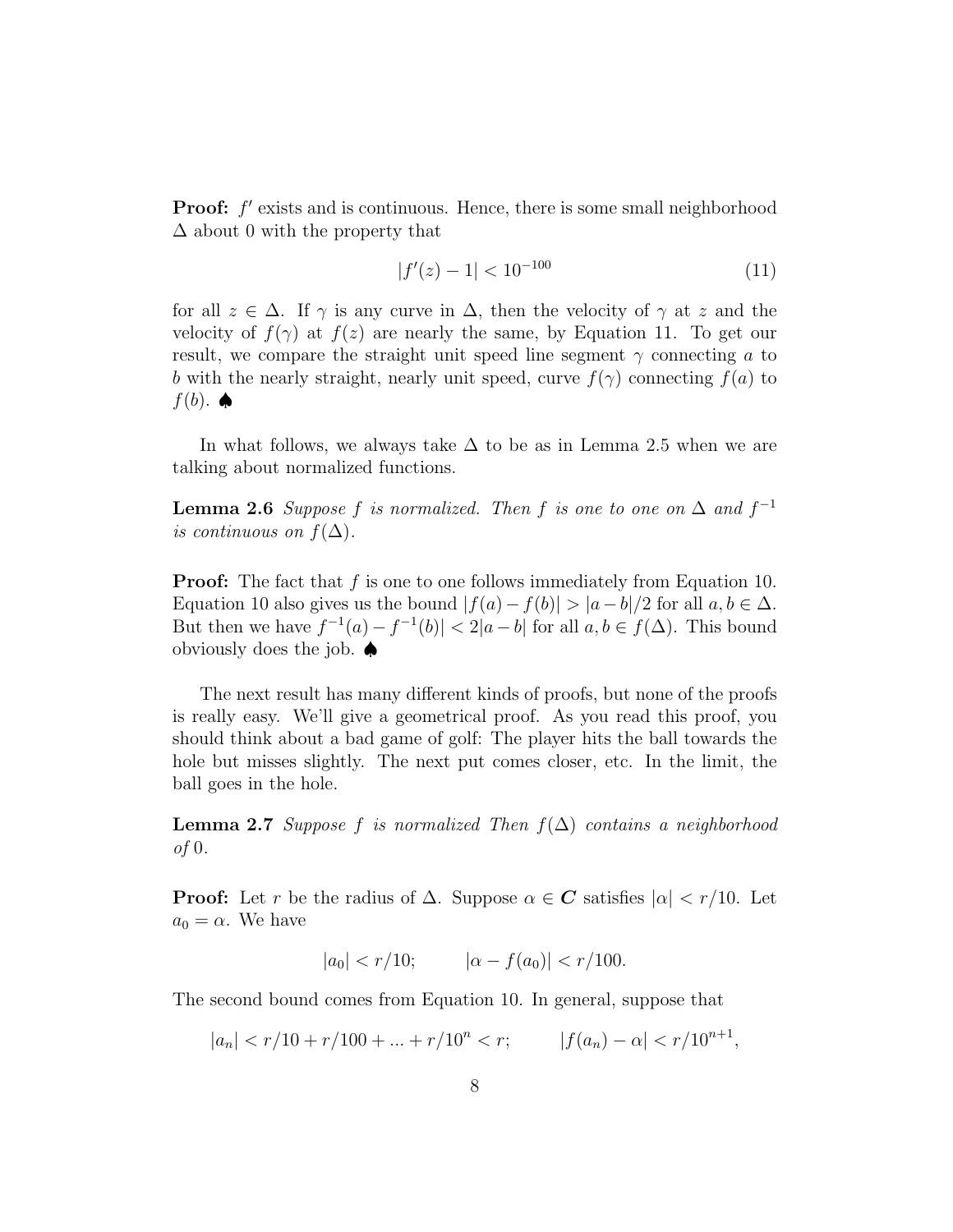we define

$$
a_{n+1} = a_n + \alpha - f(a_n).
$$

Note that

$$
|a_{n+1}| < r/10 + r/100 + \dots + r/10^{n+1} < r.
$$

Hence  $a_n, a_{n+1} \in \Delta$ . Equation 10 then gives

$$
|f(a_{n+1}) - \alpha| = |(f(a_{n+1}) - f(a_n)) - (a_{n+1} - a_n)| \le
$$

$$
\frac{|a_{n+1} - a_n|}{10} = \frac{|f(a_n) - \alpha|}{10} < r/10^{n+2}.
$$

So, we can define  $a_1, a_2, ...$  inductively. By construction  $|\alpha - f(a_n)| \to 0$  as  $n \to \infty$ . By continuity  $f(a) = \alpha$  where  $a = \lim a_n$ .

**Lemma 2.8** Suppose that  $f: U \to \mathbb{C}$  is CA and  $f'(a) \neq 0$  for some  $a \in U$ . Then

- f is one to one in a neighborhood  $\Delta$  of a.
- $f(\Delta)$  contains an open neighborhood of  $f(a)$ .
- $f^{-1}: f(\Delta) \to \Delta$  is continuous.

**Proof:** We can scale f so that  $a = 0$  and f is normalized. This scaling does not change the conclusions of the lemma. This result now follows from everything we have proved about normalized functions. ♠

We are almost to the point of proving the first part of Item 4. Here is the last step.

**Lemma 2.9** Suppose that  $f: U \to \mathbb{C}$  is  $CA$  and  $f'(a) \neq 0$  for some  $a \in U$ . Then, for all sufficiently small open sets V containing a, the set  $f(V)$  is open.

**Proof:** V just has to be small enough so that  $f'(b) \neq 0$  for all  $b \in V$ . But then the previous result shows that  $f(V)$  contains an open set that contains  $f(b)$ , for all  $b \in V$ . This proves that  $f(V)$  is open.  $\spadesuit$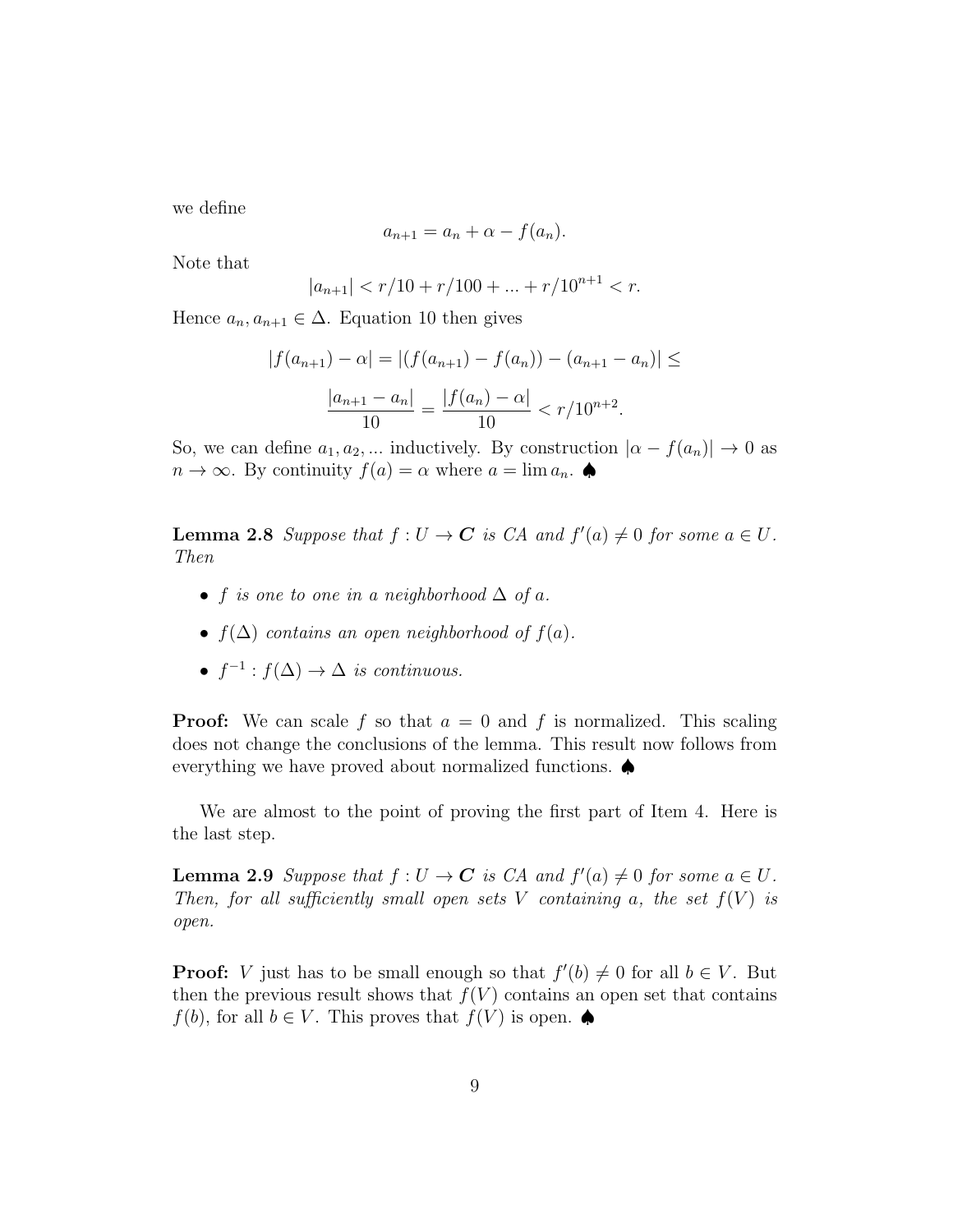## 3 Weierstrass Uniformization

#### 3.1 Lattices

Say that 2 complex numbers  $\alpha$  and  $\beta$  are *independent* of  $\alpha/\beta$  is not real. For instance 1 and i are independent.

A *lattice* in  $C$  is a set of points of the form

$$
\Lambda = \{ m\alpha + n\beta \mid m, n \in \mathbb{Z} \},\tag{12}
$$

where  $\alpha$  and  $\beta$  are independent numbers. The set of points in  $\Lambda$  forms a grid of parallelograms. The classic case is when  $\alpha = 1$  and  $\beta = i$ . In this case  $\Lambda = \mathbf{Z}[i]$ , the Gaussian integers.

The quotient  $C/\Lambda$  has several nice properties.

- 1.  $\mathbb{C}/\Lambda$  is homeomorphic to a torus namely, a single parallelogram with its sides identified.
- 2.  $\mathcal{C}/\Lambda$  abelian group under addition, since both C and  $\Lambda$  are abelian groups under addition.

A map  $f: \Lambda \to \mathbf{C}$  is called  $\Lambda$ -periodic if  $f(\lambda + z) = f(z)$  for all  $z \in \mathbf{C}$ and all  $\lambda \in \Lambda$ . In this case, f induces a map from  $\mathbb{C}/\Lambda$  into  $\mathbb{C}$ . This new map is usually also denoted by f. We can also talk about  $\Lambda$ -periodicity when f is not defined at all points of  $C$ . In the case of interest, we will be able to interpret f as a map from  $C$  to  $C \cup \infty$ .

#### 3.2 The Weierstrass Function

Let  $\Lambda$  be any lattice. Informally, the function we are interested in is

$$
\sum_{\lambda \in \Lambda} \frac{1}{(z - \lambda)^2} \tag{13}
$$

The nice thing about this "function" is that it is clearly Λ-periodic. The bad thing is that the series above does not converge, so the "function" does not exist.

The Weierstrass function is the function that the expression in Equation 13 wants to be. Here is the definition.

$$
P(z) = \frac{1}{z^2} + \sum_{\lambda \neq 0} \left( \frac{1}{(z - \lambda)^2} - \frac{1}{\lambda^2} \right) = \frac{1}{z^2} + \sum_{\lambda \neq 0} \frac{2z\lambda - z^2}{\lambda^2 (z - \lambda^2)}.
$$
 (14)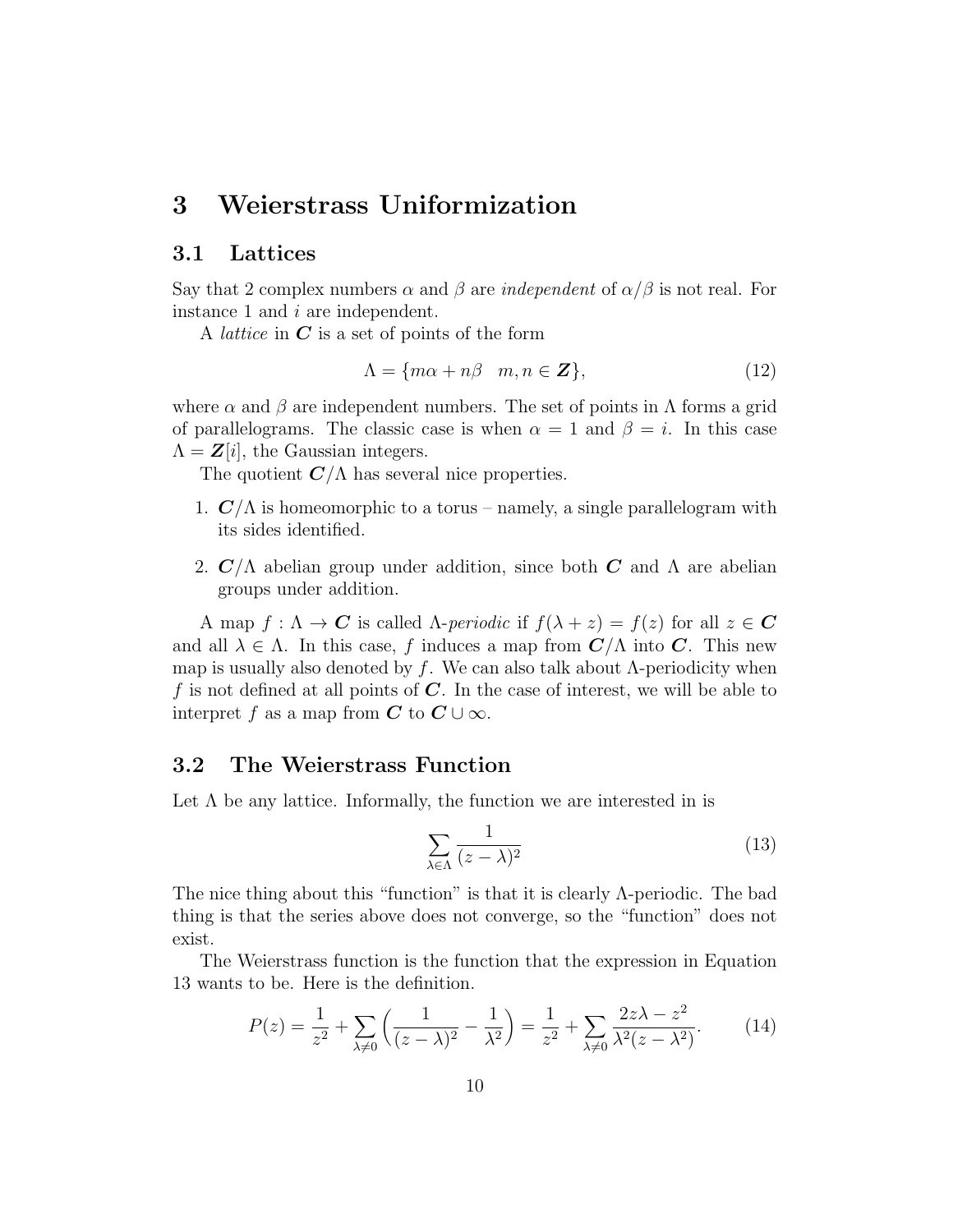To study the convergence of this series, choose  $z \notin \Lambda$ . For all  $\lambda$  sufficiently large, we have the estimate

$$
\left|\frac{z^2 - 2z\lambda}{\lambda^2 (z - \lambda^2)}\right| < \frac{C_z}{|\lambda|^3}.\tag{15}
$$

Here  $C_z$  is a constant that depends on z in a way that we don't care about. The series in Equation 14 does converge because the corresponding series

$$
\sum_{\lambda\neq 0}\frac{1}{|\lambda|^3}
$$

converges.

The Weierstrass function  $P(z)$  is defined for all  $z \in \mathbf{C} - \Lambda$ . As  $z \to \lambda \in \Lambda$ , the quantity  $|P(z)|$  tends to  $\infty$ . One says that  $P(z)$  has poles at points of  $\Lambda$ .

## 3.3 Differentiability

In this subsection we'll prove that the function  $P$  is complex analytic on  $C - \Lambda$  and that

$$
P'(z) = \sum_{\lambda \in \Lambda} \frac{-2}{(z - \lambda)^3}, \qquad \forall z \in \mathbf{C} - \Lambda.
$$
 (16)

This is the standard proof that term-by-term differentiation works.

For any N we can write  $P = P_N + R_N$ , where

$$
P_N(z) = \frac{1}{z^2} + \sum_{0 < |\lambda| < N} \left( \frac{1}{(z - \lambda)^2} - \frac{1}{\lambda^2} \right). \tag{17}
$$

and  $R_N$  is the remainder. In other words,  $P_N$  is defined just like P, except we only sum over the lattice points inside the disk of radius N.

Since  $P_N$  just involves a finite number of terms, we have

$$
dP_N/dz = \lim_{h \to 0} \frac{P_N(z+h) - P_N(h)}{h} = \sum_{|\lambda| < N} \frac{-2}{(z-\lambda)^3} \tag{18}
$$

Note that the case  $\lambda = 0$  is included in the sum.

To understand what happens to the remainder, we write

$$
R_N = \sum_{|\lambda \ge N} f_{\lambda}(z); \qquad f_{\lambda}(z) = \frac{1}{(z-\lambda)^2} - \frac{1}{\lambda^2}.
$$
 (19)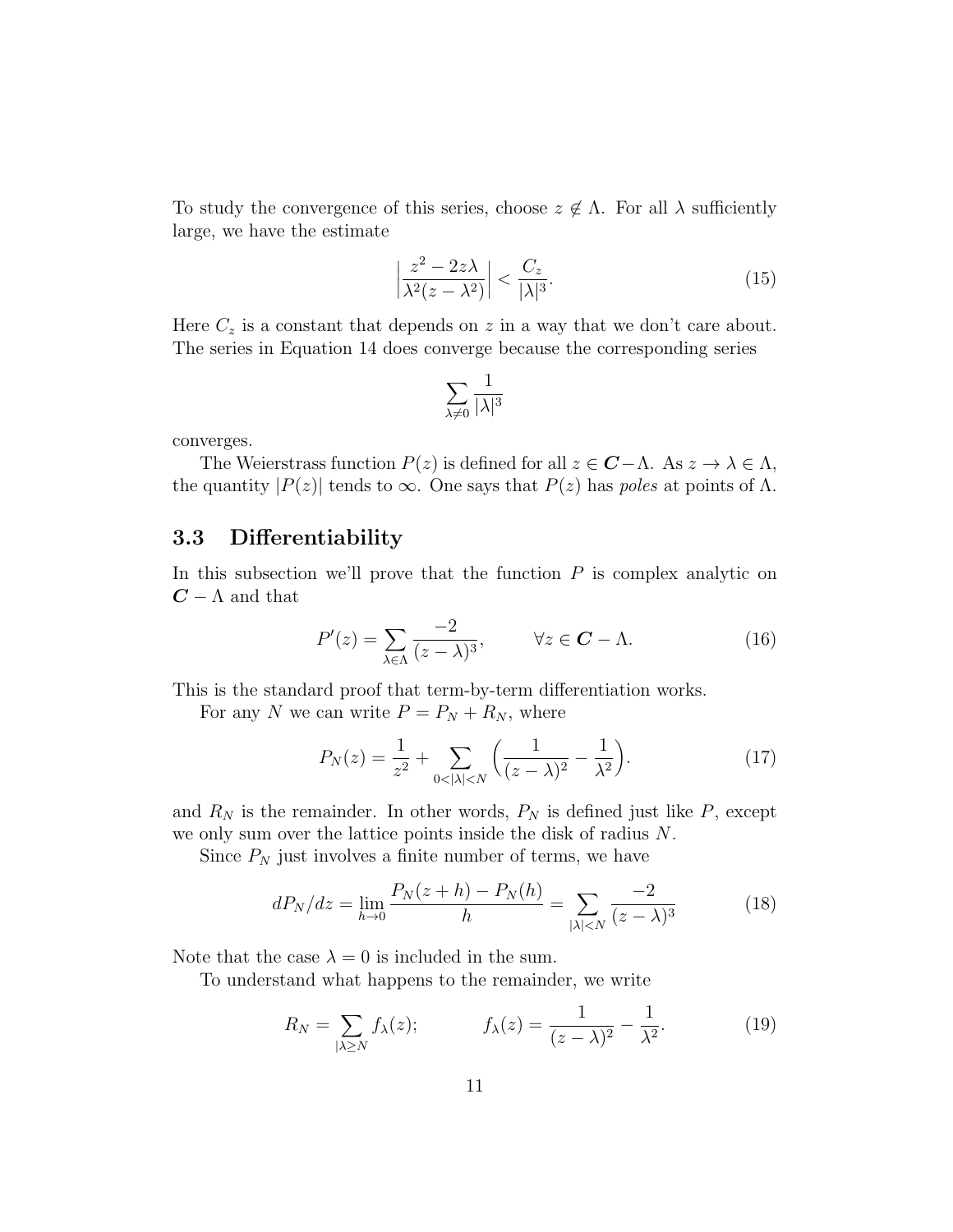We have

$$
\frac{f_{\lambda}(z+h) - f_{\lambda}(z)}{h} = \frac{2\lambda - h - 2z}{(z - \lambda)^2 (z - \lambda - h)^2}.
$$
 (20)

For now on, we suppose  $|h| < 1$ . Also, we fix z. Once  $|\lambda|$  is large ebough we have

$$
\left|\frac{f_{\lambda}(z+h)-f_{\lambda}(z)}{h}\right| < \frac{C_z}{|z-\lambda|^3}.\tag{21}
$$

Again, the constant  $C_z$  depends on z in a way that we don't care about. For any  $\epsilon_1 > 0$  we can choose N large enough so that

$$
\left|\frac{R_N(z+h) - R_N(z)}{h}\right| < C_z \sum_{|\lambda \ge N} \frac{1}{|z - \lambda|^3} < \epsilon_1. \tag{22}
$$

From Equation 22 we have

$$
\left|\frac{P(z+h) - P(z)}{h} - \sum_{\lambda} \frac{-2}{(z-\lambda)^3}\right| \le
$$

$$
\epsilon_1 + \left|\frac{P_N(z+h) - P_N(z)}{h} - \sum_{\lambda} \frac{-2}{(z-\lambda)^3}\right| \le
$$

$$
\epsilon_1 + \epsilon_2 + \left|\frac{P_N(z+h) - P_N(z)}{h} - \sum_{|\lambda| < N} \frac{-2}{(z-\lambda)^3}\right| \le
$$

$$
\epsilon_1 + \epsilon_2 + \epsilon_3 \tag{23}
$$

The terms  $\epsilon_1$  and  $\epsilon_2$  tend to 0 as  $N \to \infty$ , and the term  $\epsilon_3$ , which comes from Equation 18, tends to 0 as  $h \to 0$ . This proves that

$$
\lim_{h \to 0} \left| \frac{P(z+h) - P(z)}{h} - \sum_{\lambda} \frac{-2}{(z-\lambda)^3} \right| = 0.
$$
 (24)

## 3.4 The Differential Equation

In this subsection we'll establish the differential equation

$$
(P')^2 = 4P^3 + g_2P + g_3. \t\t(25)
$$

A function f is called *even* if  $f(-z) = f(z)$  for all z. Also, f is called *odd* if  $f(-z) = -f(z)$  for all z.

**Lemma 3.1** P is even and  $\Lambda$ -periodic.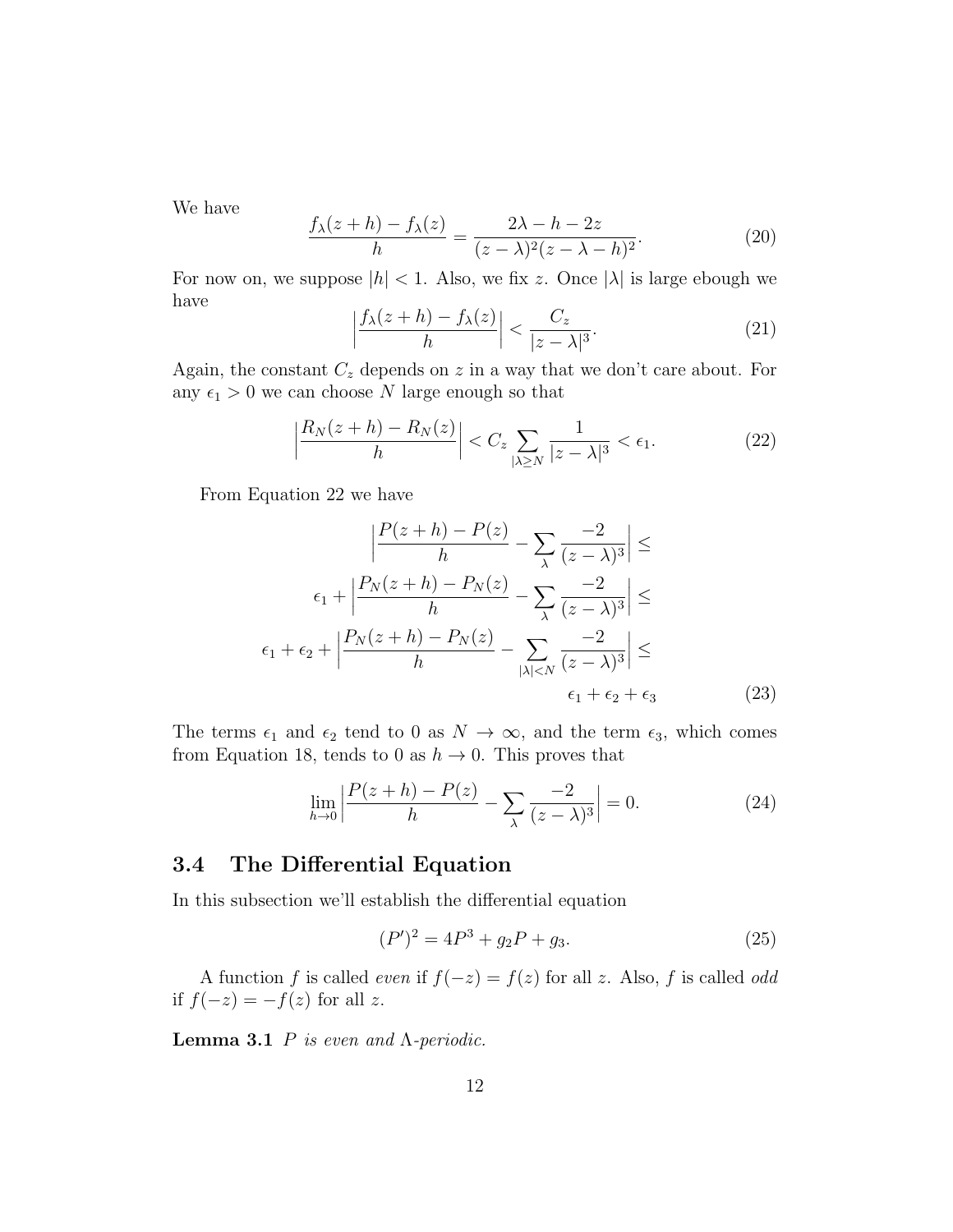**Proof:** Since  $1/z^2$  is even, it suffices to prove that  $Q(z) = P(z) - 1/z^2$  is even. Since P' is odd, so is Q'. Also,  $Q(0) = 0$ . Since Q' is odd and  $Q(0) = 0$ , we get that  $Q$  is even. Hence  $P$  is even.

Now we show periodicity. Let  $\lambda \in \Lambda$  be any point. Let  $Q(z) = P(z+\lambda) P(z)$ . From Equation 16 we see that  $P'(z)$  is clearly  $\Lambda$ -periodic. Therefore  $Q'(z) = 0$ . Hence  $Q(z) = C_{\lambda}$ , a constant that perhaps depends on  $\lambda$ . We just have to show that  $C_{\lambda} = 0$ . But

$$
C_{\lambda} = P(-\lambda/2 + \lambda) - P(-\lambda/2) = P(\lambda/2) - P(-\lambda/2) = 0,
$$

since  $P$  is even.  $\spadesuit$ 

**Lemma 3.2** In a neighborhood of 0 we have

$$
P(z) = \frac{1}{z^2} + z^2 m_1(z);
$$
  $P'(z) = \frac{-2}{z^3} + zm_2(z).$ 

Here  $m_1$  and  $m_2$  are CA in a neighborhood of 0.

**Proof:** Let  $Q(z) = P(z) - 1/z^2$ .  $Q(z)$  is even and  $Q(0) = 0$ . Since  $Q(0) = 0$ and Q is CA, the quotient  $Q(z)/z$  is bounded in a neighborhood of 0. So, we can write  $Q(z) = zR(z)$  where  $R(z)$  is CA in a neighborhood of 0. Note that  $R(z)$  is odd. Hence  $R(0) = 0$ . The same argument now shows that  $R(z) = zm_1(z)$ . Hence  $Q(z) = z^2m_1(z)$ . This gives the first equation. The second equation comes from differentiating the first one. ♦

Lemma 3.2 tells us that

$$
A(z) = 4P3 - g2P - g3 - (P')2 = \frac{m_3(z) + g_2}{z2} + g_3 + m_4(z),
$$
 (26)

where  $m_3$  and  $m_4$  are CA in a neighborhood of 0. We choose  $g_2$  so that  $m_3(0) + g_2 = 0$ . We choose  $g_3$  so that A vanishes at some point.

**Lemma 3.3**  $A(z)$  is bounded in a neighborhood of 0.

**Proof:** Consider the function  $q(z) = m_3(z) + q_2$ . Is suffices to prove that  $q(z)/z^2$  is bounded in a neighborhood of 0. The function  $q(z)$  is even and  $q(0) = 0$ . The same argument as in Lemma 3.2 shows that  $q(z) = z^2 s(z)$ ,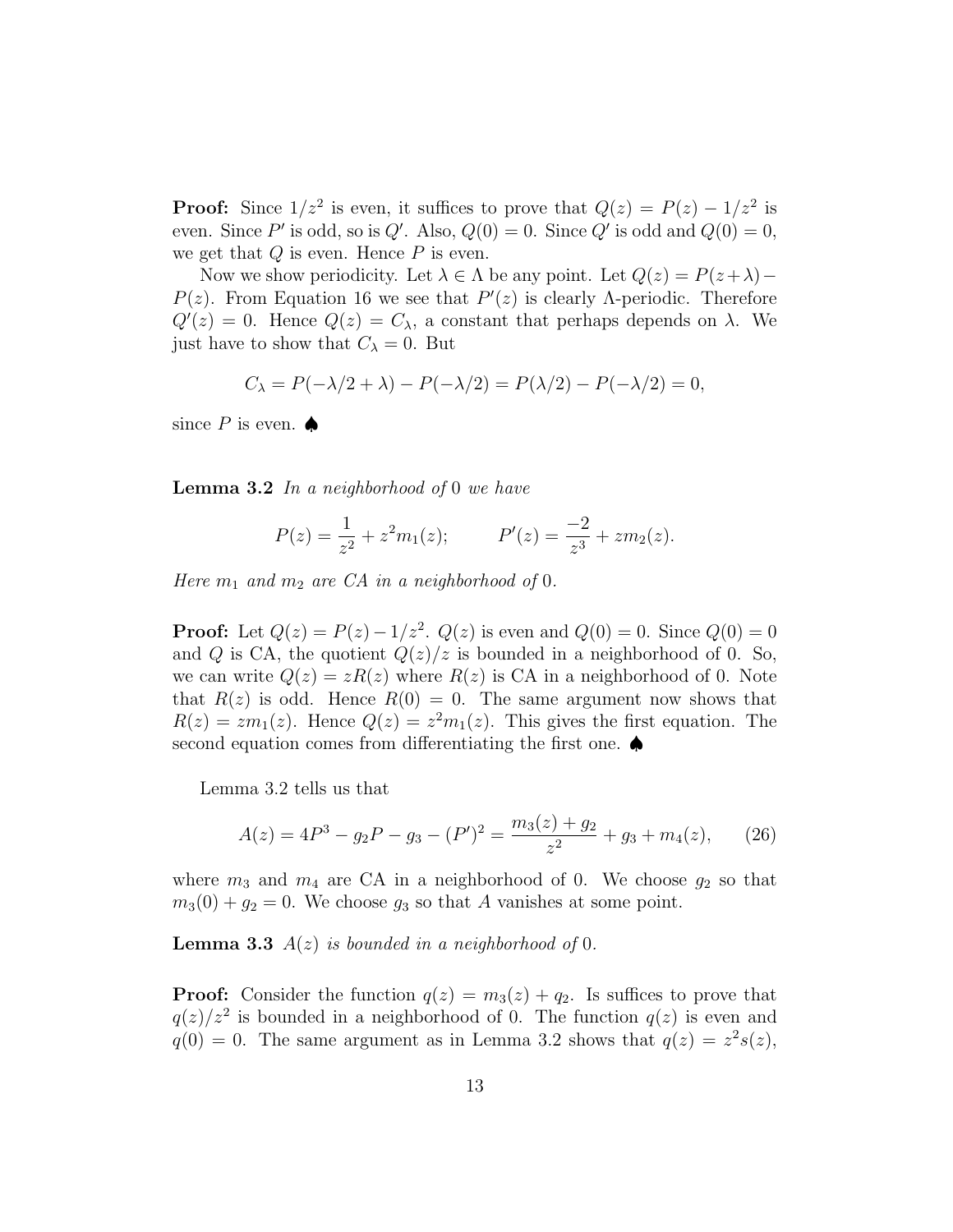where  $s(z)$  is CA in a neighborhood of 0. This does it.  $\spadesuit$ 

The function  $A(z)$  is  $\Lambda$ -periodic. Hence  $A(z)$  is bounded in a neighborhood of each lattice point. On the other hand,  $A(z)$  is CA in  $C - \Lambda$ . So, A is bounded in the complement of any neighborhood of  $\Lambda$ . Hence A is bounded. All the singularities of A are removable, so A extends to a bounded CA function on C. But then A is constant. Our choice of  $g_3$  gives  $A = 0$ . This establishes Equation 25.

Remark: With a bit of effort, one can trace through the proof below and prove that −140

$$
g_2 = \sum_{\lambda \neq 0} \frac{-60}{\lambda^4}; \qquad \qquad g_3 = \sum_{\lambda \neq 0} \frac{-140}{\lambda^6}.
$$
 (27)

## 3.5 Map to the Elliptic Curve

Let  $E$  be the elliptic curve

$$
y^2 = 4x^3 + g_2x + g_3. \tag{28}
$$

We will assume that this elliptic curve is nonsingular, meaning that

$$
4g_2^3 + 27g_3^2 \neq 0.
$$

In fact, all choices of  $\Lambda$  have this property, but this is a bit of a digression to prove.

There is a map from  $C$  into  $E$ , given by

$$
\Psi(z) = (P(z), P'(z)).
$$
\n(29)

Equation 25 tells us that this map actually lands in E. When  $z \in \Lambda$ , we define  $\Psi(z) = [0:1:0]$ , the infinite point.

Since  $\Psi$  is  $\Lambda$ -periodic,  $\Psi$  induces a map (with the same name)

$$
\Psi : \mathbf{C}/\Lambda \to E. \tag{30}
$$

The map  $\Psi$  is called the *Weierstrass uniformizing map*.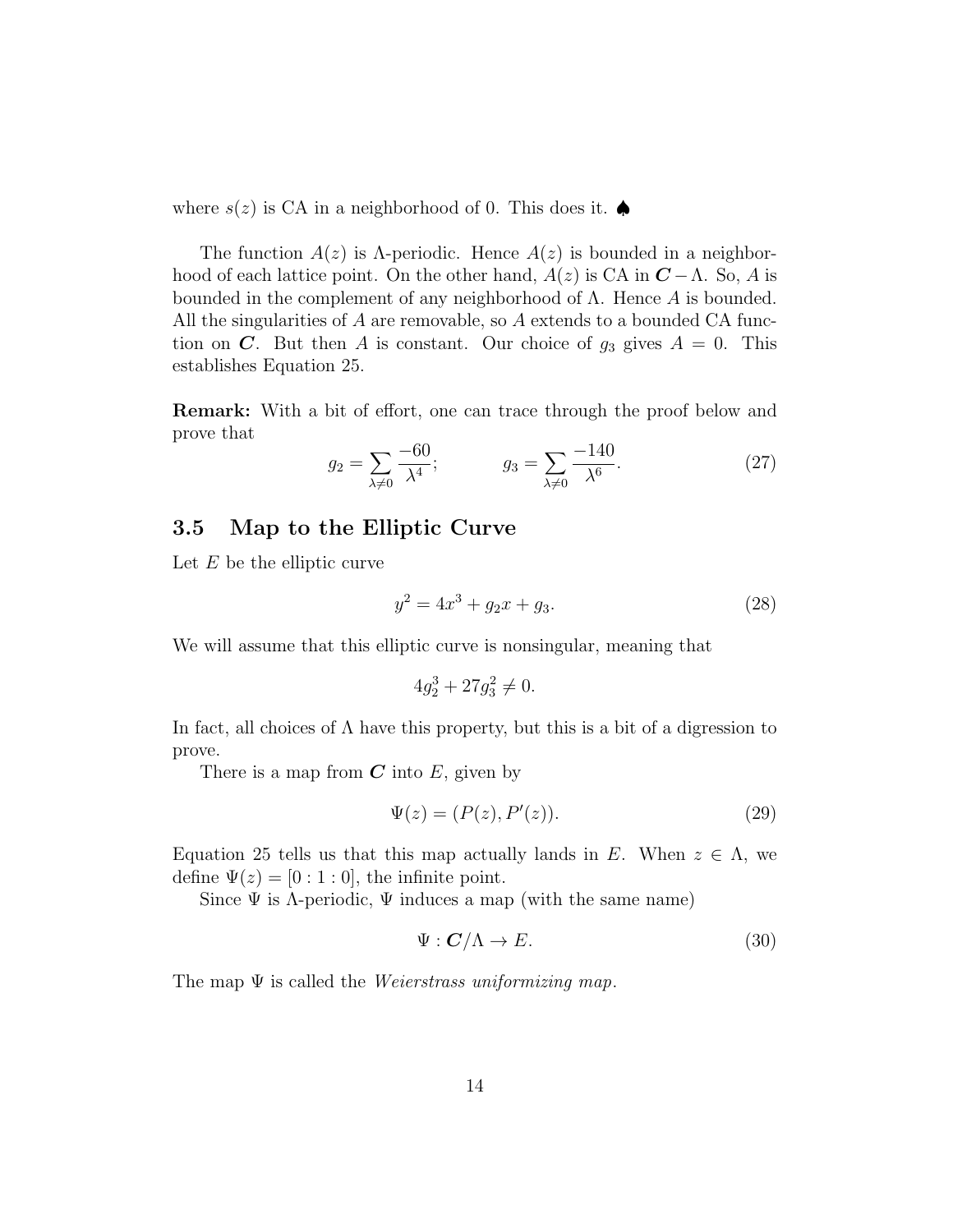#### 3.6 Branch Points

As a prelude to understanding the map  $\Psi$ , we need some information about the derivatives of P. A branch point of P is a point z such that  $P'(z) = 0$ . In this subsection we characterize the branch points. Let  $\frac{1}{2}\Lambda$  denote the set of points of the form  $\lambda/2$  where  $\lambda \in \Lambda$ . Let  $\Lambda' = \frac{1}{2}$  $\frac{1}{2}\Lambda - \Lambda$ . We will prove:

- $P'(z) = 0$  if  $z \in \Lambda'$ .
- $P'(z) = 0$  only if  $z \in \Lambda'$ .
- $P''(z) \neq 0$  if  $z \in \Lambda'$ .

Suppose that  $z \in \Lambda'$ . Then

$$
P(z+h) = P(z+h-2z) = P(-z+h) = P(z-h).
$$
 (31)

The first equality comes from the fact that  $2z \in \Lambda$  and that P is  $\Lambda$ -periodic. The last equality comes from the fact that  $\Lambda$  is even. Since  $P'$  is continuous,

$$
2P'(z) = \lim_{h \to 0} \frac{P(z+h) - P(z-h)}{h} = 0.
$$

It is convenient to define  $Q = P'$ . Suppose that  $Q(a) = 0$ . We can write  $Q(a+z) = z<sup>m</sup>g(z)$ , where  $g(0) \neq 0$  and m is some integer. We define m to be the multiplicity of a. This notion of multiplicity coincides with the notion of the multiplicity of a root of a polynomial. If both  $Q(a)$  and  $Q'(a)$  are 0 then a has multiplicity greater than 1. So, either of the remaining claims above fails, the equation  $Q = 0$  has at least 4 solutions in  $C/\Lambda$ , counting multiplicity.

The multiplicity has the following topological interpretation. Suppose that C is a loop that surrounds a and no other roots of  $Q$ . Then the multiplicity of a counts the number of times  $Q(C)$  winds around 0. More generally, if C is a loop that surrounds the roots  $a_1, ..., a_k$  of Q, then the sum of multiplicities of  $a_1, ..., a_k$  counts the number of times  $Q(C)$  winds around 0. The multi-root case can be deduced from the single root case by considering pictures of the kind shown in Figure 1. The idea is that the winding number of the outer loop, the loop we care about, is the same as the winding number of the inner loop, and the winding number of the inner loop is the sum of the winding numbers of the 3 small loops surrounding the individual roots.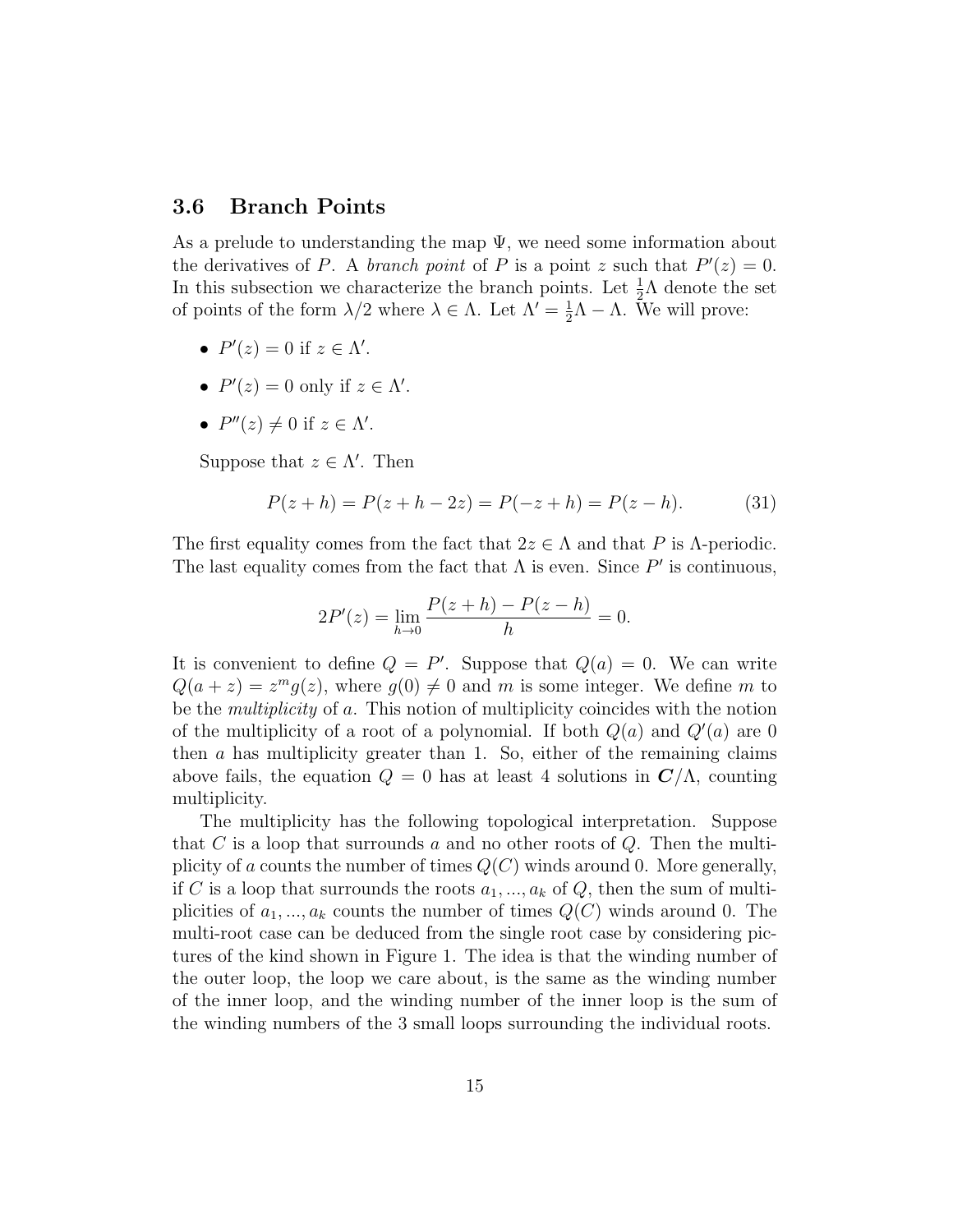

Figure 1.

For any  $u \in \mathbb{C}$  we define  $N(u)$  to be the number of solutions to the equation  $Q(z) - u = 0$ , counting multiplicity. We suppose that  $N(0) \geq 4$ . By Equation 16, we have

$$
Q(z) = \frac{1}{z^3} + g(z),
$$

where  $g(z)$  is CA in a neighborhood of 0. From this equation we see that  $Q(z) - u = 0$  only has solutions near lattice points when |u| is large, and moreover that  $N(u) = 3$  when |u| is large.

It follows from the topological interpretation of multiplicity that the function  $u \to N(u)$  varies continuously. On the other hand, this function is integer-valued. Hence, it is impossible for  $N(0) > 3$ . This is a contradiction. This completes our proofs of the claims.

### 3.7 Regularity of the Map

In this subsection we will show that  $\Psi$  is a regular map. This is to say that  $\Psi'$  never vanishes. First, suppose that  $z \in \mathbf{C} - \Lambda$ . We have  $\Psi'(z) =$  $(P'(z), P''(z))$ . Note that  $P'(z)$  and  $P''(z)$  are not both zero, by the result in §3.6.

It remains to consider the case when  $z \in \Lambda$ . Since  $\Psi$  is  $\Lambda$ -periodic, it suffices to consider the case  $z = 0$ . The secret in this case is to change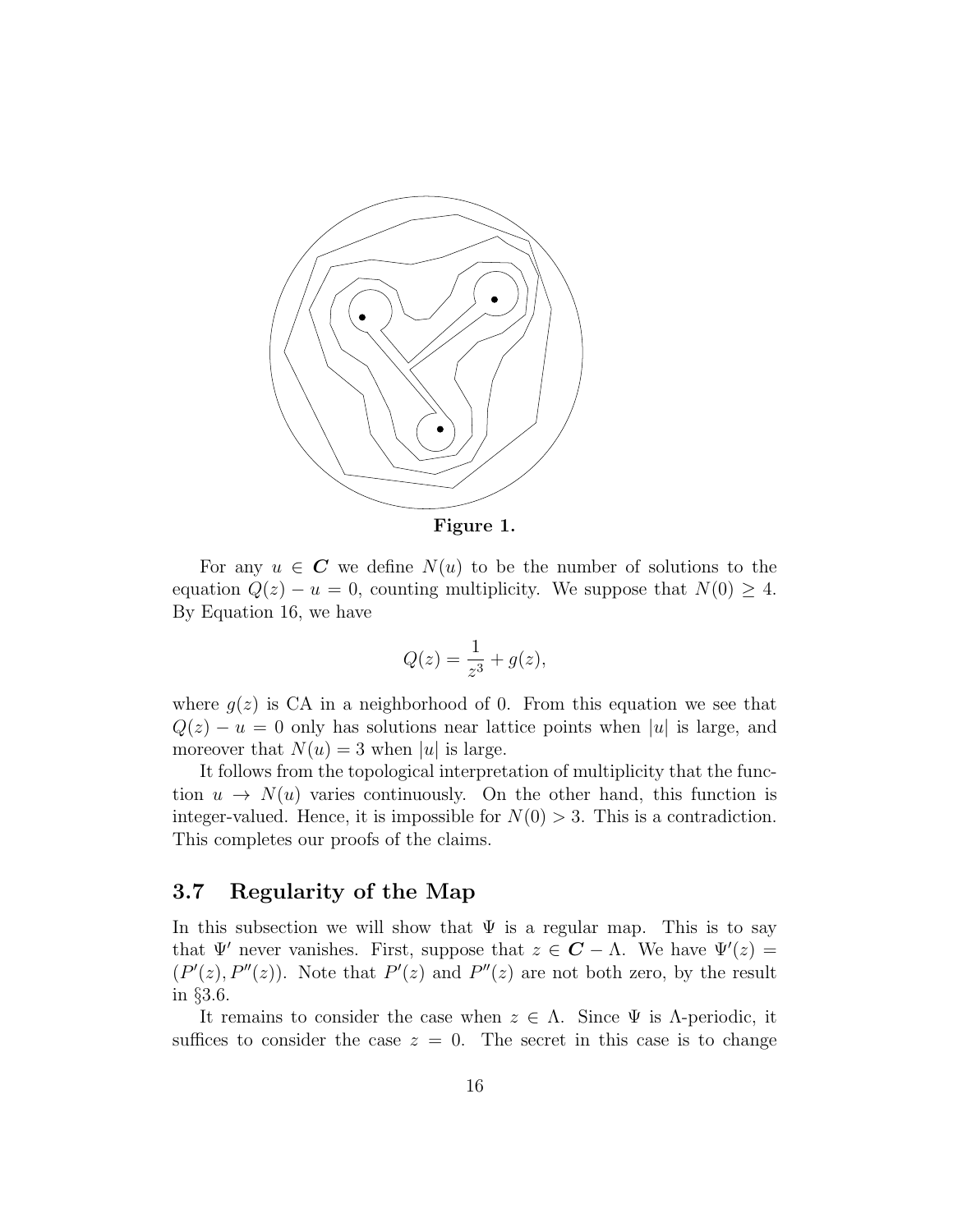coordinates to that we are still dealing with a map into  $\mathbb{C}^2$ . We can't use the usual copy of  $\mathbb{C}^2$  sitting inside  $P^2(\mathbb{C})$ , so we will use one of the other copies. We have  $\Psi(0) = [0:1:0]$ . To analyze the derivative, we consider the picture in the plane  $\mathbb{C}^2$  consisting of points  $y = 1$ . For points  $z \in \mathbb{C}$  near 0,

$$
\Psi(z) = [P(z), P'(z) : 1] = [P(z)/P'(z) : 1 : 1/P'(z)].
$$

Consider the first coordinate,  $g(z) = P(z)/P'(z)$ . From Lemma 3.2, the function  $g(z)$  is bounded in a neighborhood of 0. Also,  $\lim_{z\to 0} |g(z)| = 0$ . So, we can write  $g(z) = zh(z)$ . If  $h(0) = 0$  then  $g(z) = z<sup>2</sup>m(z)$ , where  $m(z)$  is CA in a neighborhood of 0. This contradicts Lemma 3.2. So,  $h(0) \neq 0$ . But then  $g'(0) \neq 0$ . Hence  $\Psi'(0) \neq 0$ .

#### 3.8 Surjectivity of the Map

Now we'll show that  $\Psi : \mathbf{C}/\Lambda \to E$  is onto. Be warned that this subsection requires a bit of background in real analysis. The main result we will use is that a nonempty subset of  $E$ , which is both open and closed, must be all of E. This follows from the fact that E is connected. Obviously  $\Psi(C/\Lambda)$  is nonempty. So, we just need to show that this set is open and closed.

**Closed:** This follows from the fact that  $C/\Lambda$  is compact, and  $\Psi$  is continuous. The continuous image of a compact set is always closed. Here is a more elementary argument, which explains the meaning of "compactness". Choose some point w that lies in the closure of  $\Psi(\mathbf{C}/\Lambda)$ . By definition, there is a sequence  $\{z_i\}$  in  $\mathbb{C}/\Lambda$  such that  $\Psi(z_i)$  converges to w. Since  $\mathbb{C}/\Lambda$  is compact, we can pass to a subsequence so that  $\{z_i\}$  is a convergent subsequence. Let  $z = \lim z_i$ . By continuity  $\Psi(z) = w$ . Hence  $w \in \Psi(\mathbf{C}/\Lambda)$ . Since w was an arbitrary point in the closure of  $\Psi(C/\Lambda)$ , we see that  $\Psi(C/\Lambda)$  contains its closure. Hence  $\Psi(C/\Lambda)$  is closed.

**Open:** Let  $a \in \mathbb{C}$ . Let L be the tangent line to E at a. Let  $\pi$  be the projection map from E onto L. Since E is a nonsingular elliptic curve,  $\pi$  is a local homeomorphism from a neighborhood of  $\Psi(a)$  in E to an open set in L.

Consider the auxilliary map

$$
\pi\circ\Psi:\mathbf{C}\to L.
$$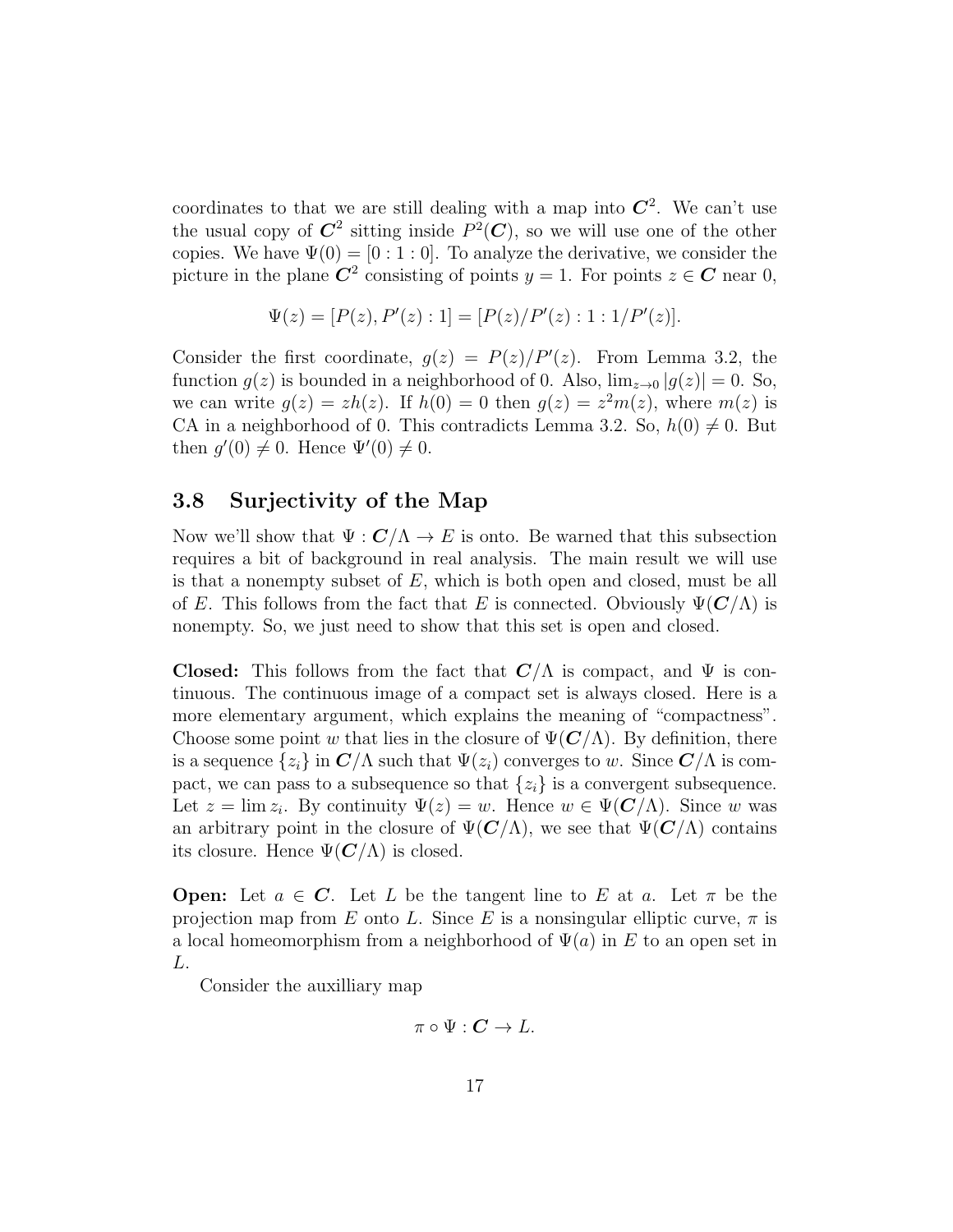This is a C.A. map from C to L, and L is just a copy of C. The map  $\pi \circ \Psi$  is C.A. Since  $\Psi$  is regular, the derivative of  $\pi \circ \Psi$  does not vanish at a. Hence,  $\pi \circ \Psi$  is a local homeomorphism. Hence  $\pi \circ \Psi$  maps an open neighborhood U of a in C onto an open neighborhood of  $\pi \circ \Psi(a)$  in L. Given what we have already said about  $\pi$ , we see that  $\Psi(U)$  is an open set in E which contains  $\Psi(a)$ . This shows that every point of  $\Psi(\mathbf{C})$  is contained in an open subset of  $\Psi(\mathbf{C})$ . Hence  $\Psi(\mathbf{C})$  is open in E.

**Remark:** We actually didn't need to know that  $\Psi$  is a regular map. It always happens that the image of an open set under a non-trivial CA map is open.

#### 3.9 Injectivity of the Map

Here we will show that  $\Psi$  is injective. Let  $X \subset \mathbb{C}/\Lambda$  denote those points where  $\Psi$  is not injective. That is, each  $a \in X$  is such that there is some distinct  $b \in X$  such that  $\Psi(a) \neq \Psi(b)$ . Note that  $[0] \notin X$  since  $[0]$  is the only point of  $\mathbb{C}/\Lambda$  which  $\Psi$  maps to the line at infinity. So, X is not all of  $\mathbb{C}/\Lambda$ . We will show that X is both open and closed. Since  $C/\Lambda$  is connected, this shows that  $X$  is empty!

**Closed:** Suppose a lies in the closure of X. Let  $\{a_n\}$  be a sequence in X converging to a. Let  ${b_n}$  be a sequence so that  $\Psi(a_n) = \Psi(b_n)$ . Passing to a subsequence, we can assume that  $b_n \to b$ . By continuity, we have  $\Psi(a) = \Psi(b)$ . We just have to prove that  $a \neq b$ . Since  $\Psi$  is regular,  $\Psi$  is a homeomorphism from a neighborhood U of a into E. The restriction of  $\Psi$ to U is injective. But  $a_n \in U$  for n large. Hence  $b_n \notin U$  for n large. Hence  $b \notin U$ . Hence  $a \neq b$ . This proves that  $a \in X$ . Hence X is closed.

**Open:** Suppose that  $a \in X$ . Let  $b \in X$  be such that  $\Psi(a) = \Psi(b)$  and  $a \neq b$ . Since  $\Psi$  is regular, there are small disks  $U_a$  and  $U_b$  about a and b such that  $\Psi(U_a)$  and  $\Psi(U_b)$  are both open sets containing the common point  $w = \Psi(a) = \Psi(b)$ . We can take  $U_a$  and  $U_b$  so small that they are disjoint, and we can shrink  $U_a$  to be so small that  $\Psi(U_a) \subset \Psi(U_b)$ . But then  $U_a \subset X$ . Hence  $X$  contains an open set which contains  $a$ . Since  $a$  was an arbitrary point of  $X$ , this shows that  $X$  is open.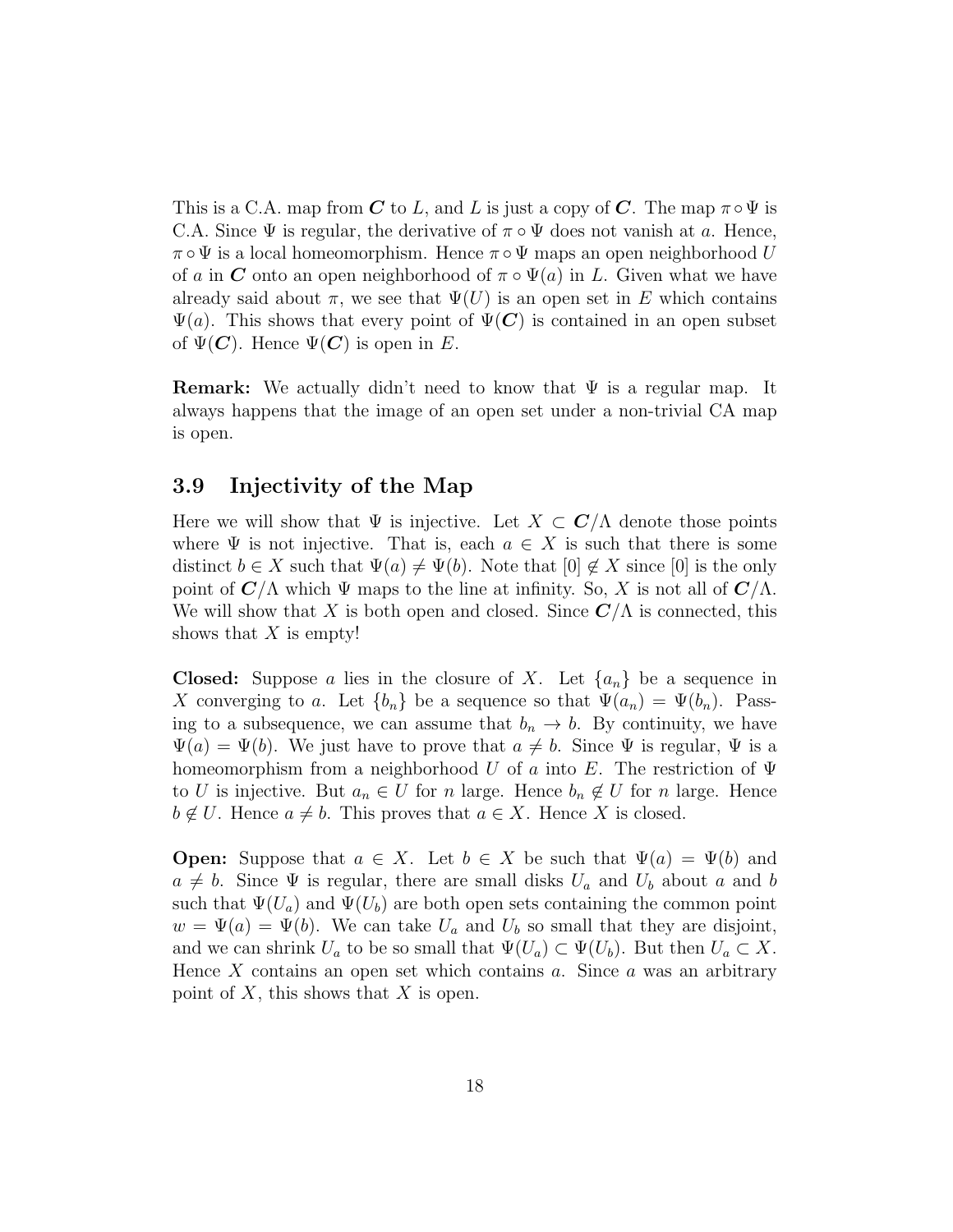#### 3.10 Crash Course on Riemann Surfaces

It only remains to show that  $\Psi$  is a group isomorphism. Before we do this, we need to make a little digression. We would like to say when a map  $f: E \to E$ is complex analytic. This doesn't quite make sense, because  $E$  is not really C. However,  $E$  is nonsingular, and there is a projection from  $E$  to each of its tangent planes. We will use these projections to talk about CA maps of E. Essentially, we are treating  $E$  as a Riemann surface, but we are doing to do it without making a big fuss about a formal definition of a Riemann surface.

Given  $a \in E$  let  $\pi_a : E \to L$  be the projection from E to the tangent line at a. We have already considered these maps. Suppose that  $\phi : E \to E$  is a map of E and  $b = \phi(a)$ . We say that f is CA at a if

$$
\pi_b \circ f \circ \pi_a^{-1} \tag{32}
$$

is CA in a neighborhood of  $\pi_a(a)$ . The map  $\pi_a^{-1}$  makes sense at least in a neighborhood of  $\pi_a(a)$ .

**Lemma 3.4**  $f : E \to E$  is CA if and only if  $\Psi^{-1} \circ f \circ \Psi$  is a CA map of  $C/\Lambda$ .

**Proof:** The point is that the coordinates of  $\Psi$  are CA maps. So, this is just an exercise in the chain rule. ♠

Here is the main example of interest to us. Let  $T_A : E \to E$  denote addition by A. That is  $T_A(P) = A + P$  for all  $P \in E$ .

**Lemma 3.5**  $T_A$  is a CA map of E.

Proof: Recall that there are rational functions describing the group law on E. Hence, the coordinates of  $T_A$  are rational functions. The compositions in Equation 32 are rational functions on  $C$ . (Here we are thinking of the tangent lines as copies of  $C$ .) Hence, the compositions in Equation 32 are all CA. So, by definition  $T_A$  is CA.  $\spadesuit$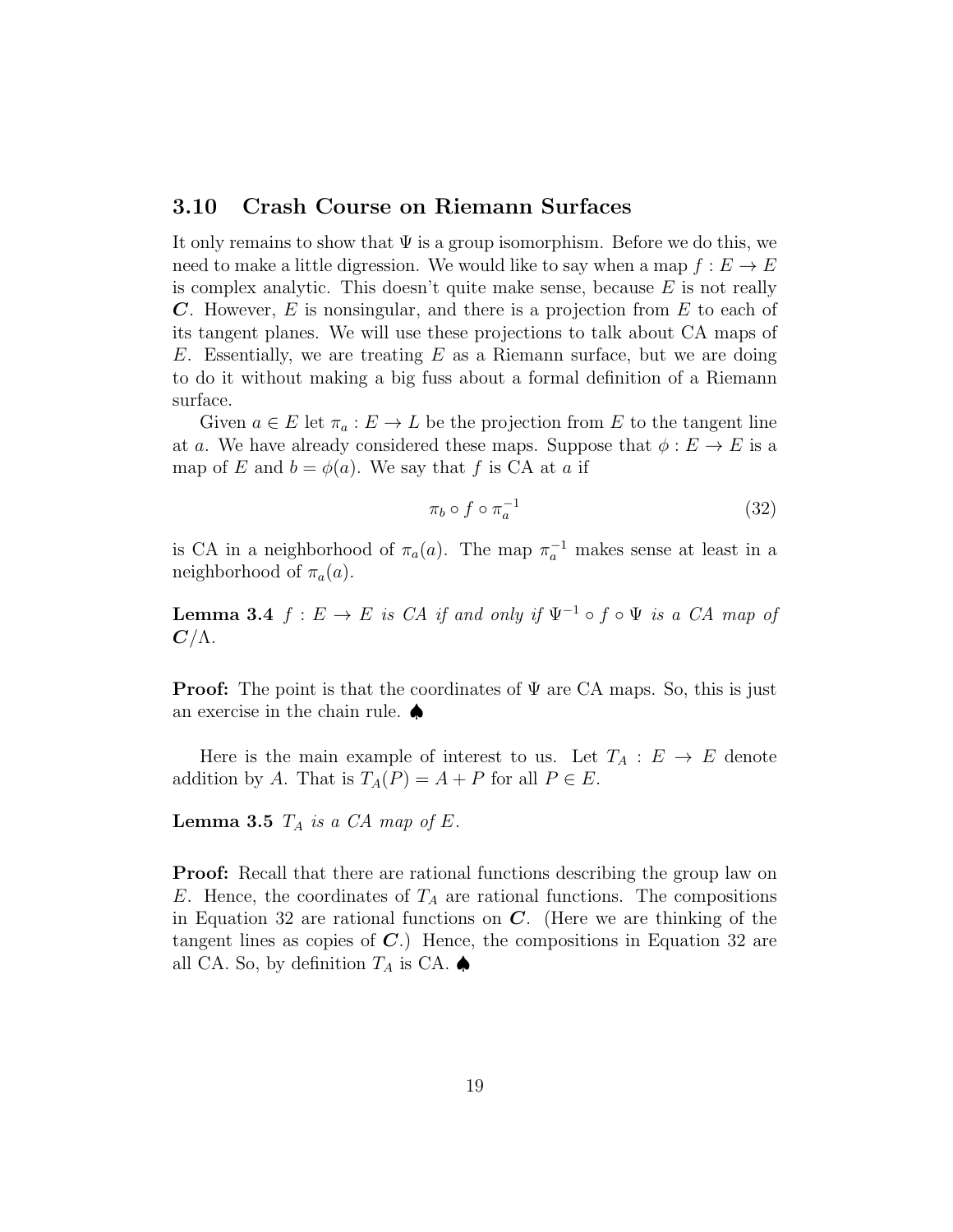#### 3.11 Group Isomorphism

Now we will show that  $\Psi : \mathbf{C}/\Lambda \to E$  is a group isomorphism. We want to show that  $\Psi(a+b) = \Psi(a) + \Psi(b)$  for any  $a, b \in \mathbb{C}/\Lambda$ . Let  $A = \Psi(a)$  and  $B = \Psi(b)$ . Let  $T_A : E \to E$  denote addition by A. This is a CA map of E. Define

$$
\tau_A = \Psi^{-1} \circ T_A \circ \Psi \tag{33}
$$

**Lemma 3.6**  $\tau_A$  is a translation.

**Proof:**  $T_A$  is a CA map of E. At the same time,  $T_A$  is a homeomorphism with no fixed points. Hence  $\tau_A$  is a CA homeomorphism of  $\mathbb{C}/\Lambda$  with no fixed points. Let  $\tau = \tau_A$ . We have the quotient map  $\pi : \mathbf{C} \to \mathbf{C}/\Lambda$ . Let  $g = \pi \circ \tau : \mathbf{C} \to \mathbf{C}/\Lambda$ . The derivative g' makes sense as a map from  $\mathbf{C} \to \mathbf{C}$ . Since g' is continuous and  $\Lambda$ -periodic, there is some  $M$  such that  $|g'| < M$ . But then  $g'$  is both bounded and CA. Hence  $g'$  is constant. Hence  $\tau'$  is constant. Since  $\tau$  preserves the area of  $\mathbb{C}/\Lambda$ , we must have  $|\tau'| = 1$ . If  $\tau$  had any rotational component, it would have a fixed point. Hence  $\tau' = 1$ . This implies that  $\tau$  is a translation.  $\spadesuit$ 

We have

$$
\tau_A(0) = \Psi^{-1} \circ T_A \circ \Psi(0) = \Psi^{-1} \circ T_A([0:1:0]) = \Psi^{-1}(A) = a.
$$
 (34)

Likewise  $\tau_B(0) = b$ . Since  $\tau_A$  is a translation and  $\tau_A(0) = a$ ,

$$
\tau_A(b) = a + b. \tag{35}
$$

But then

$$
\tau_A \circ \tau_B(0) = \tau_A(b) = a + b. \tag{36}
$$

On the other hand.

$$
\tau_A \circ \tau_B(0) = (\Psi^{-1} \circ T_A \circ \Psi) \circ (\Psi^{-1} \circ T_B \circ \Psi)(0) =
$$
  

$$
\Psi^{-1} \circ T_A \circ T_B \circ \Psi(0) =
$$
  

$$
\Psi^{-1} \circ T_A \circ T_B([0:1:0]) = \Psi^{-1}(A+B).
$$

In short

$$
a + b = \tau_A \circ \tau_B(0) = \Psi^{-1}(A + B) \tag{37}
$$

Applying  $\Psi$ , we see that  $\Psi(a+b) = \Psi(a) + \Psi(b)$ , as claimed.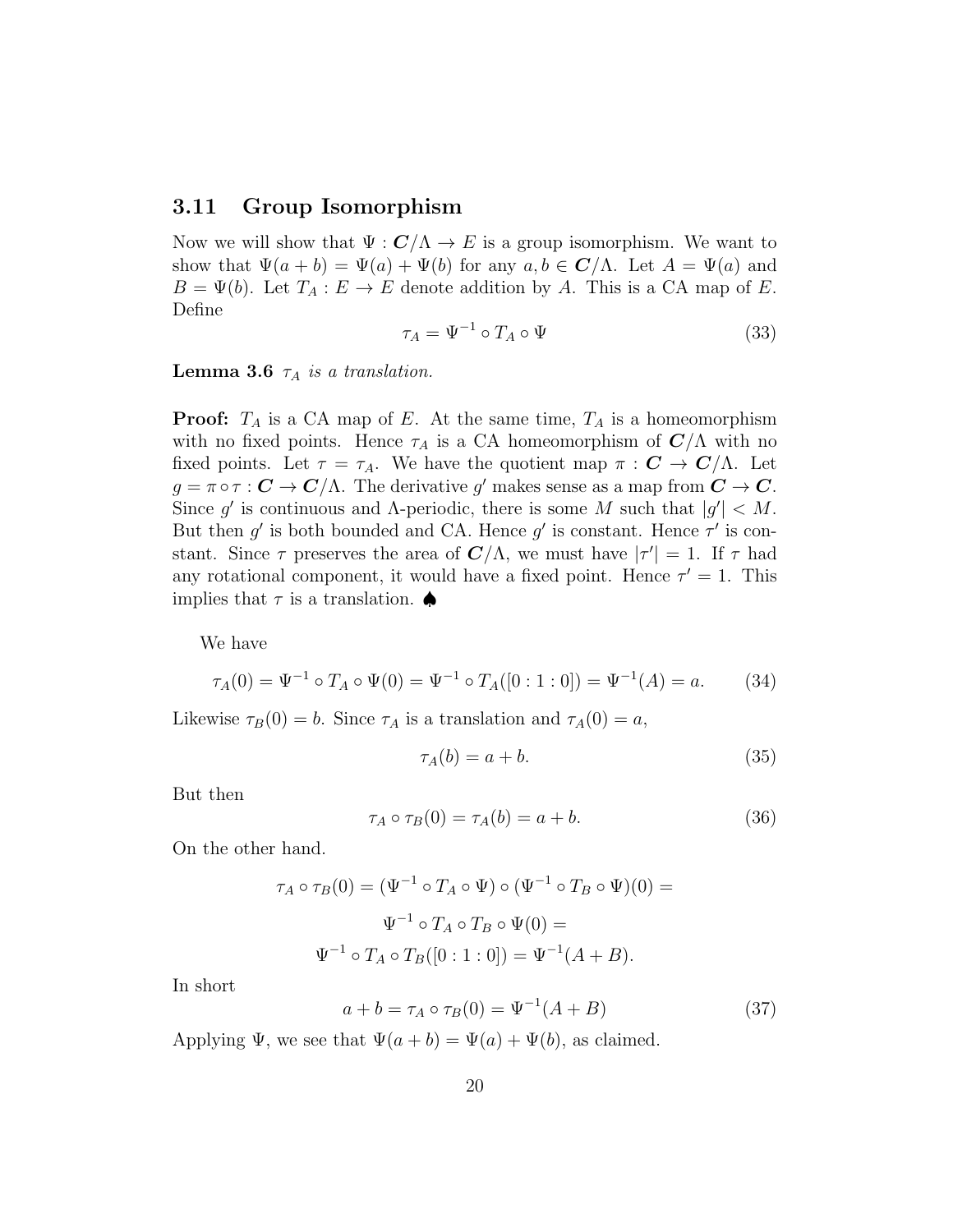## 4 Global Properties

The goal of this chapter is to explain why any elliptic curve over  $C$  has a Weierstrass uniformization, up to projective transformations. These notes are sketchy and they wade into topics that are beyond the scope of the class – moduli spaces, extremal length, and conformal metrics.

## 4.1 Outline

The construction of the Weierstrass uniformizing map gives us a map from the set of all lattices to the set of Weierstrass elliptic curves. The idea is to define these sets precisely and analyze what the map does to them. Here is an outline of the notes.

- We will explain what Invariance of Domain means. I like to think of Invariance of Domain as a continuous version of the Pidgeonhole principle. It says that, under the right circumstances, a continuous, injective, and proper map is surjective. (Properness is defined below.)
- We will define a space Y of certain representatives of Weierstrass elliptic curves. Every Weierstrass elliptic curve will be equivalent to one of our representatives up to projective transformations. The space  $Y$  is known as the moduli space of elliptic curves.
- We will define a space X of certain representatives of lattices. Every lattice will be equivalent to a lattice in  $X$  up to scaling. The space  $X$ is known as the moduli space of lattices.
- We will show that the Weierstrass uniformization constructs a welldefined map  $f: X \to Y$  that is both continuous and surjective. Invariance of Domain reduces the question of whether  $f$  is surjective to the question of whether  $f$  is proper.
- We will define the concepts of *extremal length* and *conformal metrics* and sketch some technical lemmas about them.
- Using the concepts of extremal length and conformal metrics, we will prove that f is proper. Invariance of Domain allows us to conclude that f is surjective, and in fact a homeomorphism.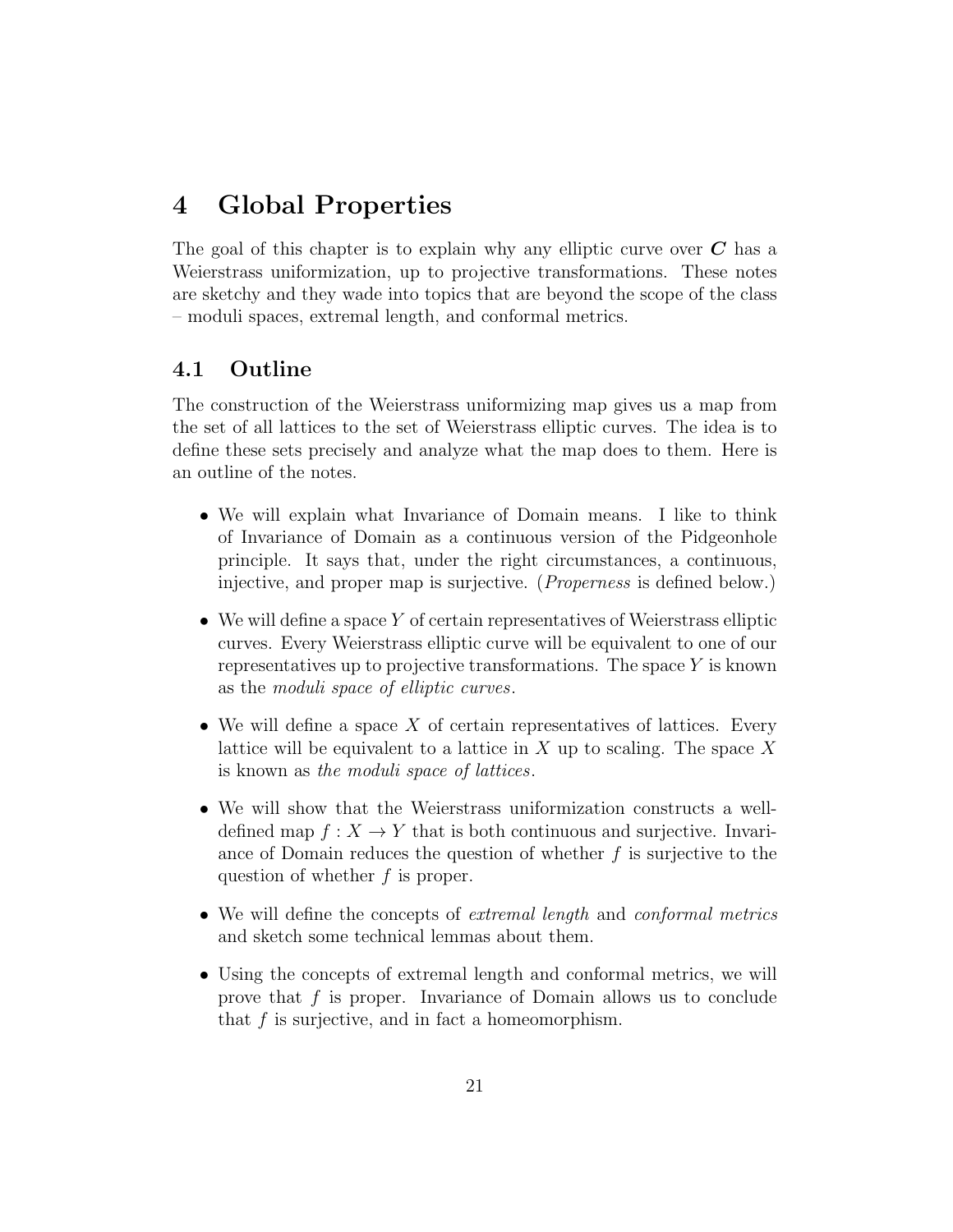### 4.2 Invariance of Domain

Say that an *unbounded sequence* in  $\mathbf{R}^k$  is a sequence  $\{x_n\}$  such  $||x_n|| \to \infty$ . A map  $f: \mathbf{R}^k \to \mathbf{R}^k$  is called *proper* if it carries unbounded sequences to unbounded sequences. That is, if  $\{x_n\}$  is unbounded then so is  $\{f(x_n)\}.$ 

Lemma 4.1 (Invariance of Domain) Suppose that  $f: \mathbf{R}^k \to \mathbf{R}^k$  is continuous, injective, and proper. Then f is a homeomorphism.

A proof of this result can be found in any book on algebraic topology, including Allen Hatcher's online book. All we need is the case  $k = 2$ . For convenience, we will prove this case under an additional hypothesis. When the time comes, we will verify that the extra hypothesis holds. Let  $C_r(u)$ denote the circle of radius r centered at  $u \in \mathbb{R}^2$ .

**Lemma 4.2** Suppose that  $f: \mathbb{R}^2 \to \mathbb{R}^2$  is continuous, injective, and proper. Suppose additionally that there is some point  $u \in \mathbb{R}^2$  such that  $f(C_r(u))$ winds a nonzero number of times around  $f(u)$  for all sufficiently small r. Then f is a homeomorphism.

**Proof:** We translate so that  $u = 0$  and  $f(0) = 0$ . Let  $p \in \mathbb{R}^2$  be any point. Consider the image  $D_r = f(C_r)$ . Since f is injective,  $D_r$  does not contain 0 for  $r > 0$ . By hypothesis,  $D<sub>r</sub>$  winds a nonzero number of times around 0, for r small enough. But then  $D<sub>r</sub>$  winds a nonzero number of times around the origin for all  $r$ , because the winding number is a continuous function of  $r$ , and also integer valued. If  $D_r$  winds 0 times around p, then  $D_r$  winds a different number of times around p than it does around 0. But then  $D<sub>r</sub>$  must intersect the line segment joining 0 to p. Once r is large enough, this contradicts the fact that f is proper. Hence  $D<sub>r</sub>$  winds a nonzero number of times around p for r large. But  $D_r$  winds 0 times around p when r is sufficiently small. This is only possible if the winding number is not defined for some  $r$ . That is,  $p \in D_r$  for some r. Hence f is surjective.

To finish the proof, we just have to show that  $f^{-1}$  is continuous. If not, then we can find some  $p \in \mathbb{R}^2$  and some sequence  $\{q_n\} \to p$  such that  $f^{-1}(q_n)$ does not converge to  $f^{-1}(p)$  on any subsequence. Since f is proper, the sequence  $\{f^{-1}(q_n)\}\)$  has a convergent subsequence. Let r be some limit of this sequence. Since f is continuous, we must have  $f(r) = \lim q_n = p$ . Hence  $r = f^{-1}(p)$ . Hence, some subsequence of  $f^{-1}(q_n)$  converges to  $f^{-1}(p)$ . This is a contradiction. Hence  $f^{-1}$  is continuous.  $\spadesuit$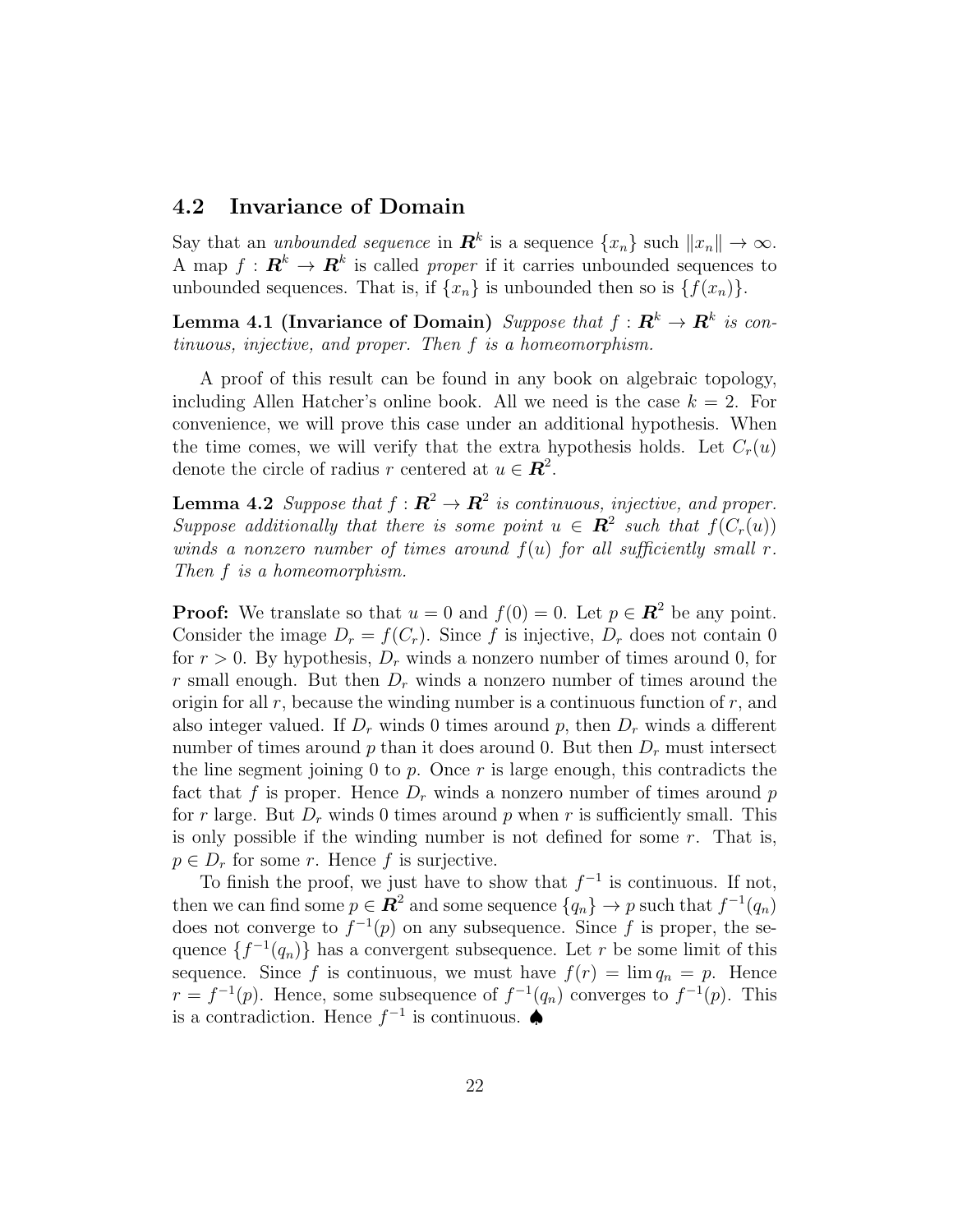#### 4.3 The Space of Elliptic Curves

Say that a canonical form for a Weierstrass elliptic curve is either

$$
C_{\infty} : y^2 = x^3 + 1,
$$
 (38)

or

$$
C_b: \t y^2 = x^3 + x + b; \t (39)
$$

There are 2 choices of b for which  $C_b$  is singular. Namely b should satisfy  $4 + 27b^2 = 0$ . That is

$$
b_{\pm} = \pm 2i/\sqrt{27}.\tag{40}
$$

Some coordinate change of the form  $x \to \alpha x$  and  $y \to \beta y$  converts an arbitrary Weierstrass elliptic curve into one in canonical form. The same kind of coordinate change maps  $C_b$  to  $C_{-b}$ . It is an exercise to show that  $C_a$ and  $C_b$  are projectively equivalent if and only if  $a = \pm b$ . For this reason, the space

$$
Y = \left( (C \cup \infty) - b_{+} - b_{-} \right) / \pm \tag{41}
$$

parametrizes the set of all equivalence classes of Weierstrass elliptic curves. Any Weierstrass elliptic curve is projectively equivalent to a curve indexed by a unique point in  $Y$ . For this reason,  $Y$  is the space of projective equivalence classes of Weierstrass elliptic curves.

Topologically, the space  $(C \cup \infty)/\pm$  is still a sphere. Hence the space Y is topologically a sphere with one point removed, namely  $[b_+]$ . A sphere with one point removed is homeomorphic to a plane. So, in short, Y is homeomorphic to a plane.

#### 4.4 The Space of Lattices

Recall that a lattice is a set of the form

$$
\Lambda(\alpha, \beta) = \{m\alpha + n\beta | m, n \in \mathbb{Z}\}.
$$
 (42)

Here  $\alpha$  and  $\beta$  are two complex numbers with  $\alpha/\beta$  non-real. We say that two lattices  $\Lambda_1$  and  $\Lambda_2$  are *equivalent* if there is a complex number w such that  $\Lambda_2 = w \Lambda_1$ . Here is the significance of this definition.

**Lemma 4.3** Two lattices  $\Lambda_1$  and  $\Lambda_2$  are equivalent if and only if there is a CA homeomorphism from  $C/\Lambda_1$  to  $C/\Lambda_2$ .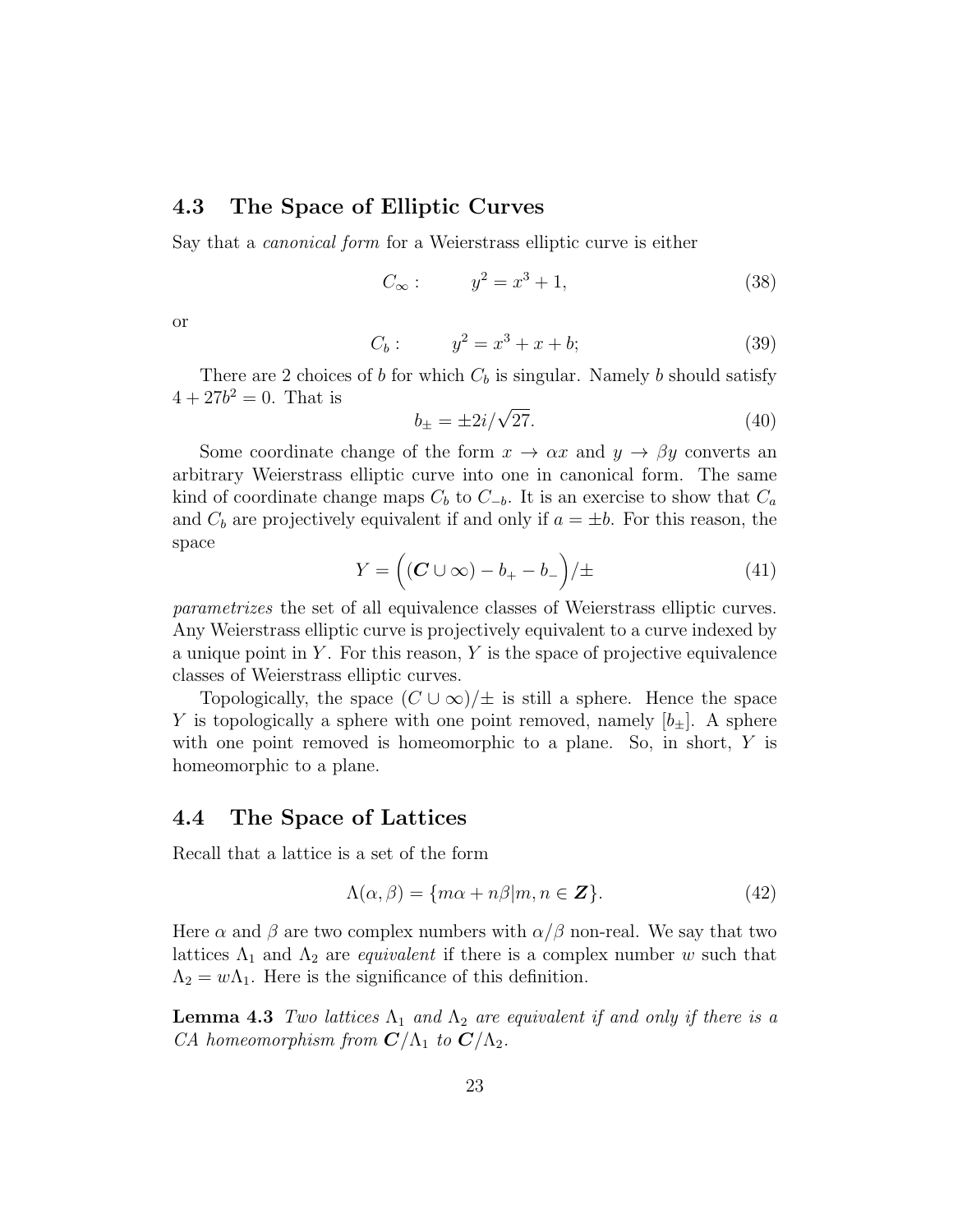**Proof:** If  $\Lambda_2 = w\Lambda_1$  then the map  $f(z) = wz$  induces the CA homeomorphism from  $\mathbb{C}/\Lambda_1$  to  $\mathbb{C}/\Lambda_2$ . That is the easy direction.

Suppose that  $f: \mathbf{C}/\Lambda_1 \to \mathbf{C}/\Lambda_2$  is a CA homeomorphism. We can adjust by a translation so that  $f(0) = 0$ . Let  $\pi_j : \mathbf{C} \to \mathbf{C}/\Lambda_j$  be the quotient map. Let  $g = f \circ \pi_1$ . Then g is a map from C to  $C/\Lambda_2$ . Note that g' makes sense as a map from C to C. The map  $g'$  is bounded since  $g'$  is completely determined by what g does on a single parallelogram in  $C$ . Since g' is both CA and bounded,  $g'$  is constant. So,  $g$  must have the form

$$
g(z) = \pi_2(wz). \tag{43}
$$

Here  $w = g'$ . For  $\lambda \in \Lambda_1$  we have

$$
\pi_2(w\lambda) = f(\pi_1(\lambda)) = f(0) = 0.
$$

Therefore  $w\lambda \in \Lambda_2$ . So,  $w\Lambda_1 \subset \Lambda_2$ . Reversing the roles of  $\Lambda_1$  and  $\Lambda_2$ , we see that  $(1/w)\Lambda_2 \subset \Lambda_1$ . These two containments show that  $w\Lambda_1 = \Lambda_2$ .

For now on, we always order  $\alpha$  and  $\beta$  so that  $\{\alpha, \beta\}$  makes a positive basis. That is  $\beta/\alpha$  has positive imaginary part. Let  $SL_2(\mathbf{Z})$  denote the set of matrices

$$
\begin{bmatrix} a & b \\ c & d \end{bmatrix}; \qquad ad - bc = 1.
$$
 (44)

That is, the determinant is 1. We write  $(\alpha', \beta') = M(\alpha, \beta)$  if  $\alpha = a\alpha' + b\beta'$ and  $\beta' = c\alpha + d\beta$ .

**Lemma 4.4**  $\Lambda(\alpha, \beta) = \Lambda(\alpha', \beta')$  if and only if  $(\alpha', \beta') = M(\alpha, \beta)$  for some  $M \in SL_2(\mathbf{Z}).$ 

**Proof:** The "if" direction is obvious. Suppose  $\Lambda(\alpha, \beta) = \Lambda(\alpha', \beta')$ . Since  $\alpha', \beta' \in \Lambda(\alpha, \beta)$ , we can write  $\alpha' = a\alpha + b\beta$  and  $\beta' = c\alpha + d\alpha$ . At the same time, we can write  $\alpha = a'\alpha' + b'\beta'$  and  $\beta = c'\alpha' + d'\beta'$ . The corresponding matrices M and M′ are inverses of each other, and both are integer matrices. Hence, they both must have determinant  $\pm 1$ . The condition on the ordering forces the determinant to be 1.  $\spadesuit$ 

Every lattice is certainly equivalent to one of the form  $\Lambda(1, z)$  where  $\text{Im}(z) > 0$ . Letting  $\mathbf{H}^2$  denote the set of such z, we can say that every lattice is equivalent to one of the form  $\Lambda(1, z)$ , with  $z \in \mathbf{H}^2$ .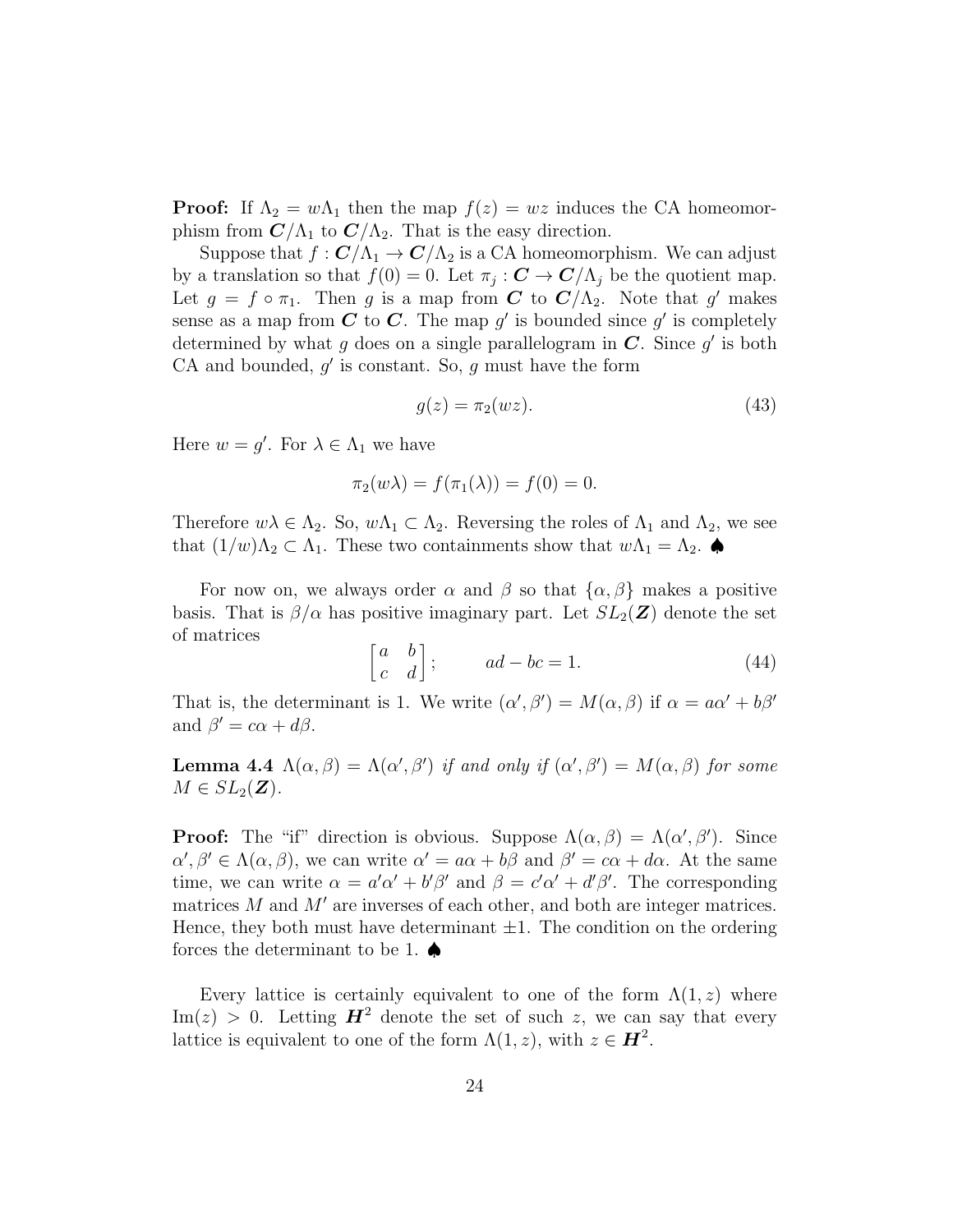**Lemma 4.5**  $\Lambda(1, z)$  and  $\Lambda(1, z')$  are equivalent if and only if

$$
z' = \frac{az+b}{cz+d}; \qquad a, b, c, d \in \mathbf{Z}; \qquad ad - bc = 1.
$$
 (45)

**Proof:** The "if" direction follows from Lemma 4.4. Suppose that  $\Lambda(1, z)$ and  $\Lambda(1, z')$  are equivalent. Then there is some complex number w such that  $\Lambda(1, z') = w\Lambda(1, z)$ . That is  $\Lambda(1, z') = \Lambda(w, wz)$ . But then  $(1, z') =$  $M(w, wz)$ , where M is as in Equation 44. So,  $z' = M(wz)/M(w)$ . Writing this out and cancelling the extra factor of  $w$  in both the numerator and denominator gives Equation 45. ♦

We now see that the space X is the same as the quotient  $\mathbf{H}^2/SL_2(\mathbf{Z})$ , where the equivalence relation is as in Equation 45.

#### 4.5 The Weierstrass Map

Now we define the map  $f: X \to Y$ . We choose some lattice  $\Lambda = \Lambda(1, z)$ and form the Weierstrass function P. Next, we define  $\Psi = (P, P')$ . We have already seen that  $\Psi$  maps  $\mathbb{C}/\Lambda$  onto an elliptic curve E, given by the equation

$$
y^2 = 4x^3 + g_2x + g_3.
$$

Here  $g_2$  and  $g_3$  are such that  $(P')^2 = 4P^3 + g_2P + g_3$ . We then take the elliptic curve in  $Y$  that is equivalent to this elliptic curve.

We need to see that f is well defined. The problem is that points in X are represented by more than one lattice. If we use the lattice  $\Lambda(1, z^*)$  instead, with  $z^* \sim z$ , we get a different elliptic curve

$$
y^2 = 4x^3 + g_2^*x + g_3^*.
$$

We want to see that the two elliptic curves give the same point in  $Y$ .

There is a constant  $w \in \mathbb{C}$  such that  $\Lambda(1, z^*) = w \Lambda(1, z)$ . Below, we will show that  $g_2^* = w^{-4}g_2$  and  $g_3^* = w^{-6}g_3$ . From this information, it is an easy exercise to show that our two elliptic curves correspond to the same point in  $Y$ .

Lemma 4.6  $g_2^* = w^{-4}g_2$  and  $g_3^* = w^{-6}g_3$ .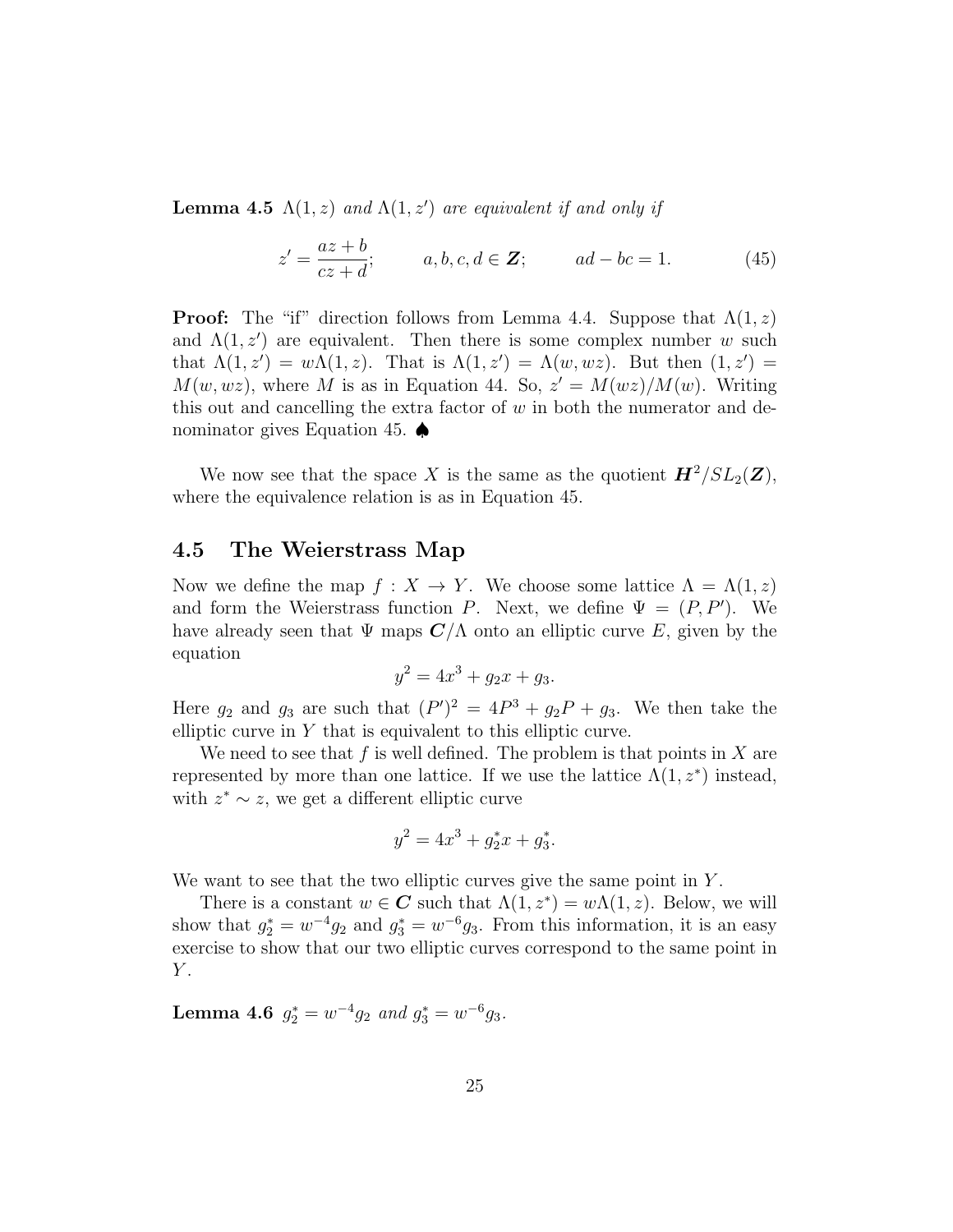**Proof:** Let P and  $P^*$  be the Weierstrass functions defined relative to  $\Lambda$  and  $\Lambda^*$  respectively. Consider the new function  $Q(z) = P^*(wz)$ . The functions P and Q are both  $\Lambda$ -periodic. Near 0, we have

$$
P(z) = 1/z^2 + z^2 a(z); \qquad Q(z) = 1/(wz)^2 + z^2 b(z),
$$

where  $a(z)$  and  $b(z)$  are CA functions. So,  $P(z) - w^2 Q(z)$  is a bounded CA function. Hence  $P(z) - w^2 Q(z)$  is constant. But we also know that  $P(0) = Q(0) = 0$ . Hence  $Q(z) = w^{-2}P(z)$ .

Now we know that  $P^*(wz) = w^{-2}P(z)$ . We can equally well write

$$
P^*(z) = w^{-2} P(z/w).
$$
 (46)

By the chain rule,

$$
(P^*)'(z) = w^{-3} P'(z/w).
$$
 (47)

Now we can see that

$$
((P^*)'(z))^2 = w^{-6}(P'(z/w))^2 =
$$
  

$$
w^{-6}(P(z/w)^3 + g_2P(z/w) + g_3) =
$$
  

$$
P^*(z)^3 + w^{-4}g_2P^*(z) + w^{-6}g_3.
$$

This shows that  $g_2^* = w^{-4}g_2$  and  $g_3^* = w^{-6}g_3$ , as claimed.  $\spadesuit$ 

#### **Lemma 4.7**  $f$  is continuous and injective.

**Proof:** To prove continuity, one just has to obvserve that the differential equation satisfied by the Weierstrass function pretty clearly depends continuously on the lattice. For injectivity, suppose that  $f(x_1) = f(x_2)$ . Then the map  $\Psi_2^{-1} \circ \Psi_1$  gives a CA homeomorphism from  $\mathbf{C}/\Lambda_1$  to  $\mathbf{C}/\Lambda_2$ . But then  $\Lambda_1$  and  $\Lambda_2$  are equivalent by Lemma 4.3.  $\spadesuit$ 

We want to use Lemma 4.2, so we need to verify the extra hypothesis. Let u be any point of  $H^2$  so that no two points of  $C$  sufficiently close to  $u$  are equivalent to each other in the sense of Equation 45. Only countably many points in  $\mathbf{H}^2$  fail to have this property. For instance  $u = 1/2 + i/2$  has the desired property. We also assume that  $f(u) \neq 0$ .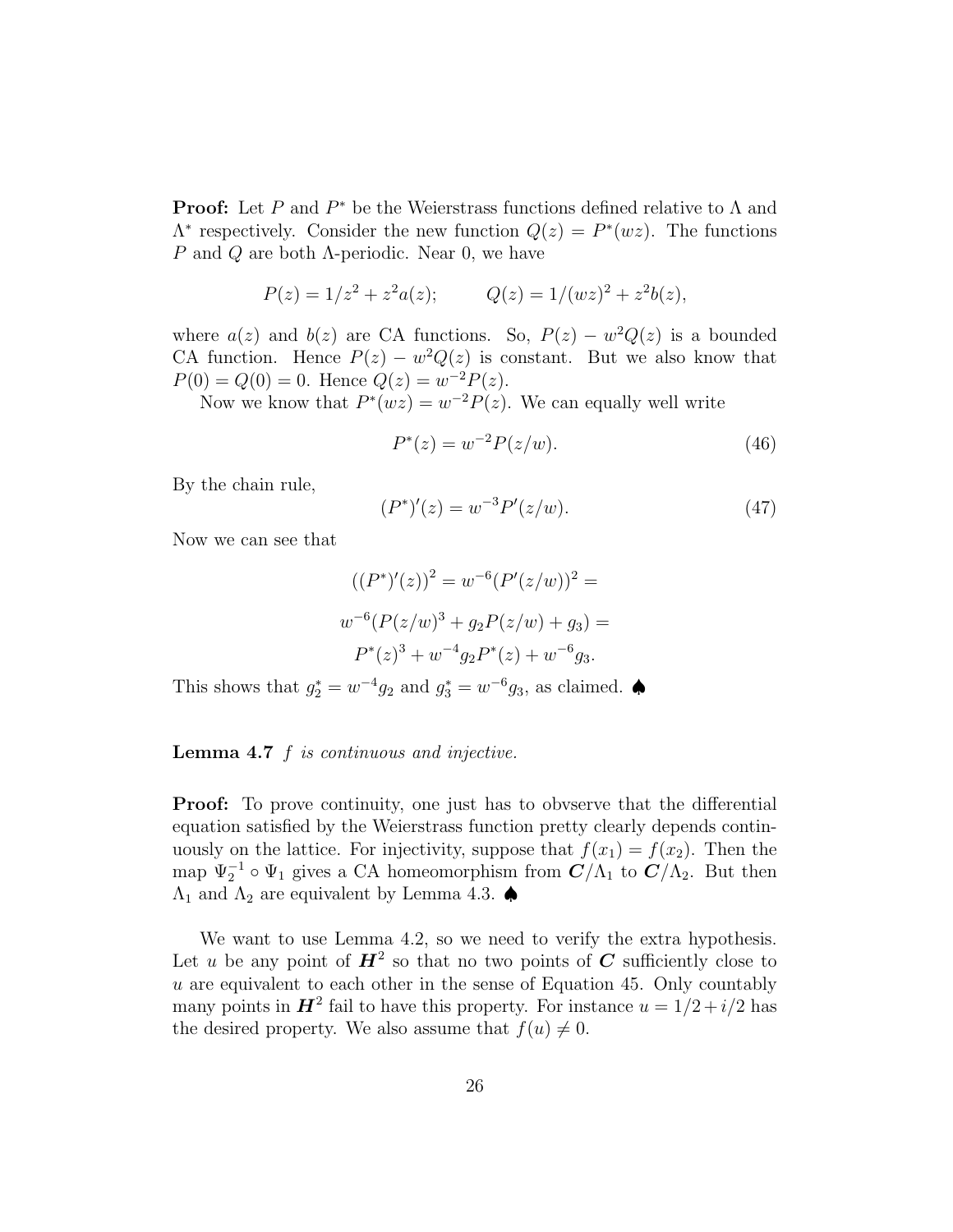In a neighborhood of u, the space X is just a copy of an open set of  $C$ . Likewise, in a neighborhood of  $f(u)$ , the space Y is just a copy of an open subset of  $C$ . For this reason, it makes sense to discuss f as a CA function in a neighborhood of u.

Let  $C_r(u)$  denote the set of points X representing lattices  $\Lambda(1, z)$ , where  $|z-u|=r$ . For r small, no two points of  $C_r(u)$  are equivalent to each other. That is  $C_r(u)$  is a loop in X.

**Lemma 4.8** For r sufficiently small,  $f(C_r(u))$  winds a nonzero number of times around  $f(u)$  in Y.

**Proof:** An examination of construction of P and its differential equation shows that the coefficients  $g_2$  and  $g_3$  are complex analytic functions of the parameter z when they are constructed from the lattice  $\Lambda(1, z)$ . But then, the map f is CA in a neighborhood of u. Hence there is some integer  $m$  such that

$$
f(z+u) - f(u) = zmg(z) = zmg(0) + zm+1k(z) = zmg(0) + \text{H.O.T.}.
$$

Here g and k are CA in a neighborhood of 0 and  $g(0) \neq 0$ . This equation shows that  $f(C_r(u))$  winds m times around  $f(u)$  for r small.  $\spadesuit$ 

Suppose we knew that  $f$  was also proper. Then we could conclude from Lemma 4.2 that f is a homeomorphism from X to Y. The rest of these notes are devoted to showing that  $f$  is proper. Before giving the details, I'll explain the idea. If  $\{p_n\}$  is an unbounded sequence in X, the corresponding quotients  $\mathbf{C}/\Lambda_n$  are becoming increasingly long and skinny. The elliptic curves corresponding to  $f(p_n)$  are also becoming long and skinny, in a certain sense, and therefore  $f(p_n)$  must be an unbounded sequence in Y. In order to make this argument work, we need to somehow quantify what we mean by "long and skinny". The concept of extremal length does the job for us. Now for the details...

#### 4.6 Extremal Length

Let  $\Lambda = \Lambda(1, z)$  be a lattice. Suppose that  $\rho : \mathbf{C}/\Lambda \to \mathbf{R}^+$  is a function, normalized so that

$$
\int_{\mathbf{C}/\Lambda} \rho^2 \, dx dy = 1. \tag{48}
$$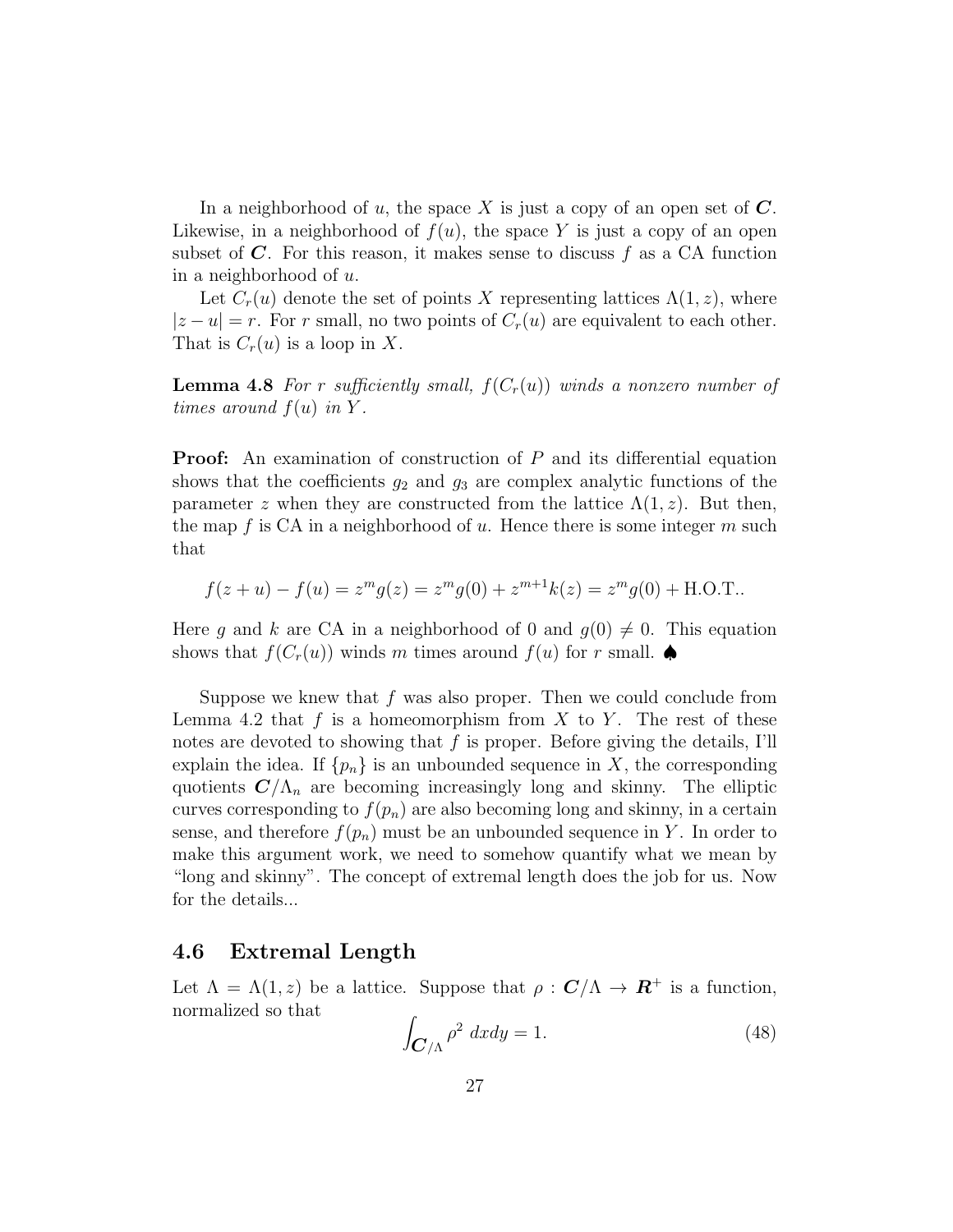For each  $y \in \mathbf{R}$ , we define

$$
f(y) = \int_0^1 \rho(x+iy)dx\tag{49}
$$

We define

$$
\mu(\Lambda, \rho) = \inf_{y \in \mathbf{R}} f(y). \tag{50}
$$

So far, these definitions pertain to a specific choice of  $\rho$ . Finally, we define

$$
\mu(\Lambda) = \sup_{\rho} \mu(\Lambda, \rho).
$$
\n(51)

For this last equation, we are extremizing over all choices of  $\rho$ .

The function  $\rho$  is known as a *conformal metric* on  $\mathbf{C}/\Lambda$ . The first integral expresses the condition that the total area in this metric is 1. The integral  $f(y)$  measures the length of the horizontal loop at height y relative to this metric. The quantity  $\mu(\Lambda,\rho)$  measures the length of the shortest horizontal loop relative to this metric. The final quantity maximizes the length of the shortest loop, over all possible unit area conformal metrics. This quantity is known as the *extremal length* of a horizontal loop in  $\mathbb{C}/\Lambda$ .

Here is the basic result.

**Lemma 4.9** Let  $\{p_n\}$  be a sequence of points in X that has no convergent subsequence. Let  $\Lambda_n$  be the lattice corresponding to  $p_n$ . Then  $\mu(\Lambda_n) \to 0$ .

**Proof:** Let  $z_n$  be such that  $\Lambda(1, z_n)$  corresponds to  $p_n$ . Replacing  $z_n$  by  $z_n \pm 1$ , we can assume that  $z_n = x_n + y_n$  where  $x_n \in [0,1]$ . For ease of exposition, we will assume that  $x_n = 0$ . The general case requires small but slightly tedious modifications.

Since  $\{p_n\}$  has no convergent subsequence, we have  $y_n \to \infty$ . We might as well re-index our sequence so that  $y_n > n$ . If this lemma is false, we can find some  $a > 0$  and a function  $\rho_n$  so that  $\mu(\Lambda_n, \rho_n) > a$  for all n.

Let  $R_n$  be the rectangle  $[0, 1] \times [0, n]$ . The rectangle  $R_n$  consists of n unit squares stacked on top of each other. One of these squares has less than  $(1/n)$  times the  $\rho_n$ -area. We can restrict  $\rho_n$  to this square and then rescale to get a new function  $\alpha: R_1 \to \mathbf{R}^+$  such that

$$
\int_{R_1} \alpha^2(x, y) \ dx dy < \epsilon; \qquad \int_0^1 \alpha(x + iy) \ dx \ge 2,
$$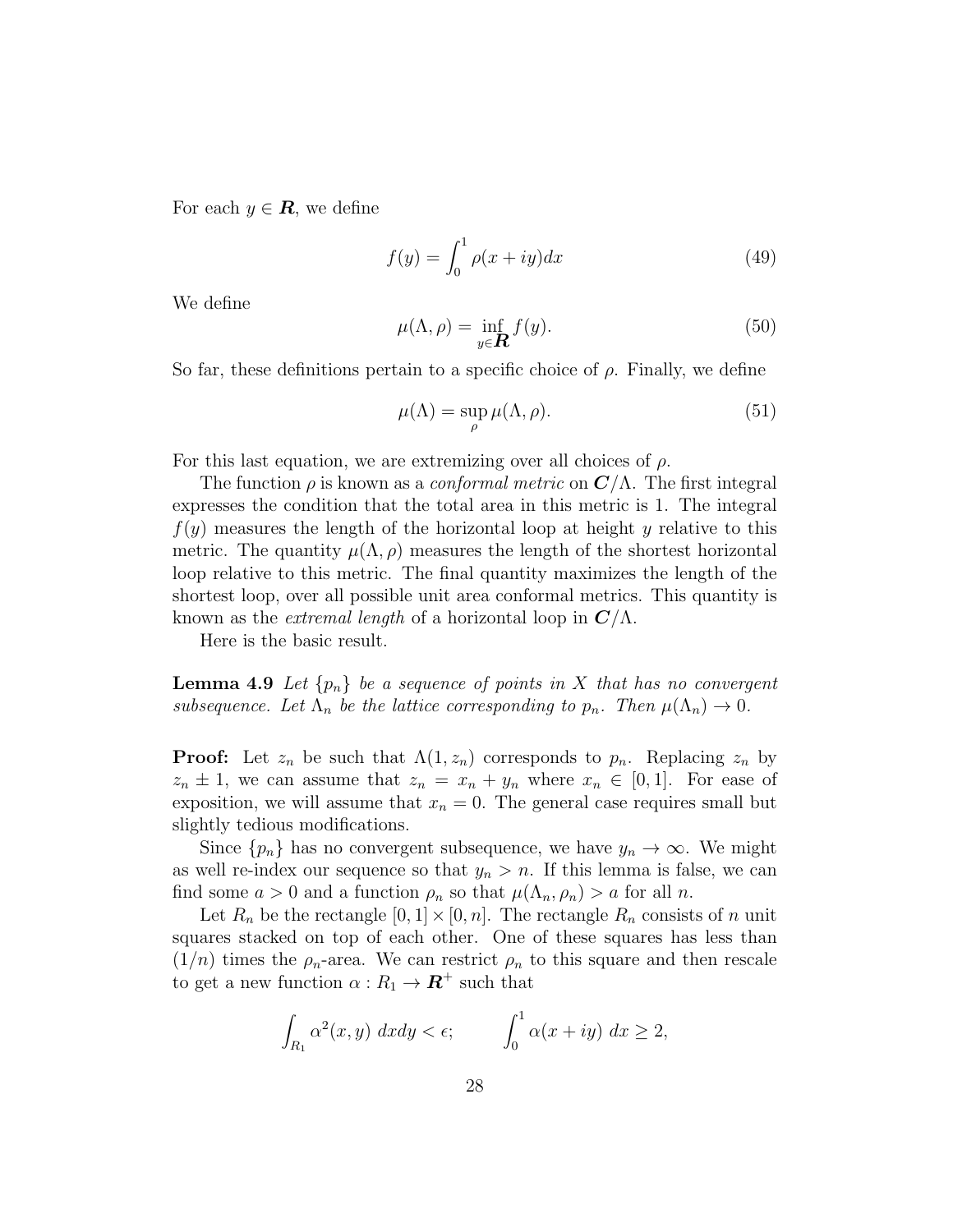for all  $y \in [0, 1]$ . Here we can make  $\epsilon$  as small as we like by taking n large and suitably rescaling.

We can break  $R_1$  into a  $k \times k$  grid of squares so that  $\alpha$  is constant on each square up to a factor of 2. Let  $\alpha_{ij}$  be the minimum value of  $\alpha$  on the ijth square on the grid. By hypothesis, we have

$$
\sum_{i,j} \alpha_{ij}^2 \le \epsilon; \qquad \sum_{i,j} \alpha_{ij} \ge k.
$$

But the first quantity is minimized when  $\alpha_{ij} = 1/k$ , and the minimum is 1. This is a contradiction. ♠

## 4.7 Conformal Metrics on an Elliptic Curve

We already mentioned that a conformal metric on  $\mathbb{C}/\Lambda$  is just a choice of a positive function  $\rho$ . We want to define something similar on an elliptic curve. Now the situation is more complicated, because elliptic curves are subsets of  $P^2(\mathbf{C})$ . This subsection is going to be a crash course on a bit of Riemannian geometry.

Let  $E$  be an elliptic curve. The important feature of  $E$  is that it is nonsingular. For each  $P \in E$  there is a tangent line,  $T_P(E)$ , which is a copy of  $C$ . Some of you may recognize the nonsingularity condition as saying that E is a manifold.

A conformal metric on E is a choice of nontrivial function

$$
\rho_P: T_P(E) \to \boldsymbol{R}
$$

for each  $P \in E$ . The function  $\rho_P$  should have the property that

$$
\rho_P(az) = |a|\rho_P(z) \tag{52}
$$

for all  $a \in \mathbf{C}$  and all  $z \in T_P(E)$ . Also, the function should always assign positive numbers to nonzero elements of  $T_P(E)$ . A conformal metric on E is a special case of a Riemannian metric on E.

Given a conformal metric on  $E$  we can use it to measure the speeds of curves on E. If we have a curve  $\gamma(t)$  on E, the derivative  $\gamma'(t)$  is naturally an element of  $T_{\gamma(t)}(P)$ . So, we can use  $\rho_{\gamma(t)}$  to define the speed of  $\gamma(t)$ . Namely

$$
|\gamma'(t)| = \rho_{\gamma(t)}(\gamma'(t)).\tag{53}
$$